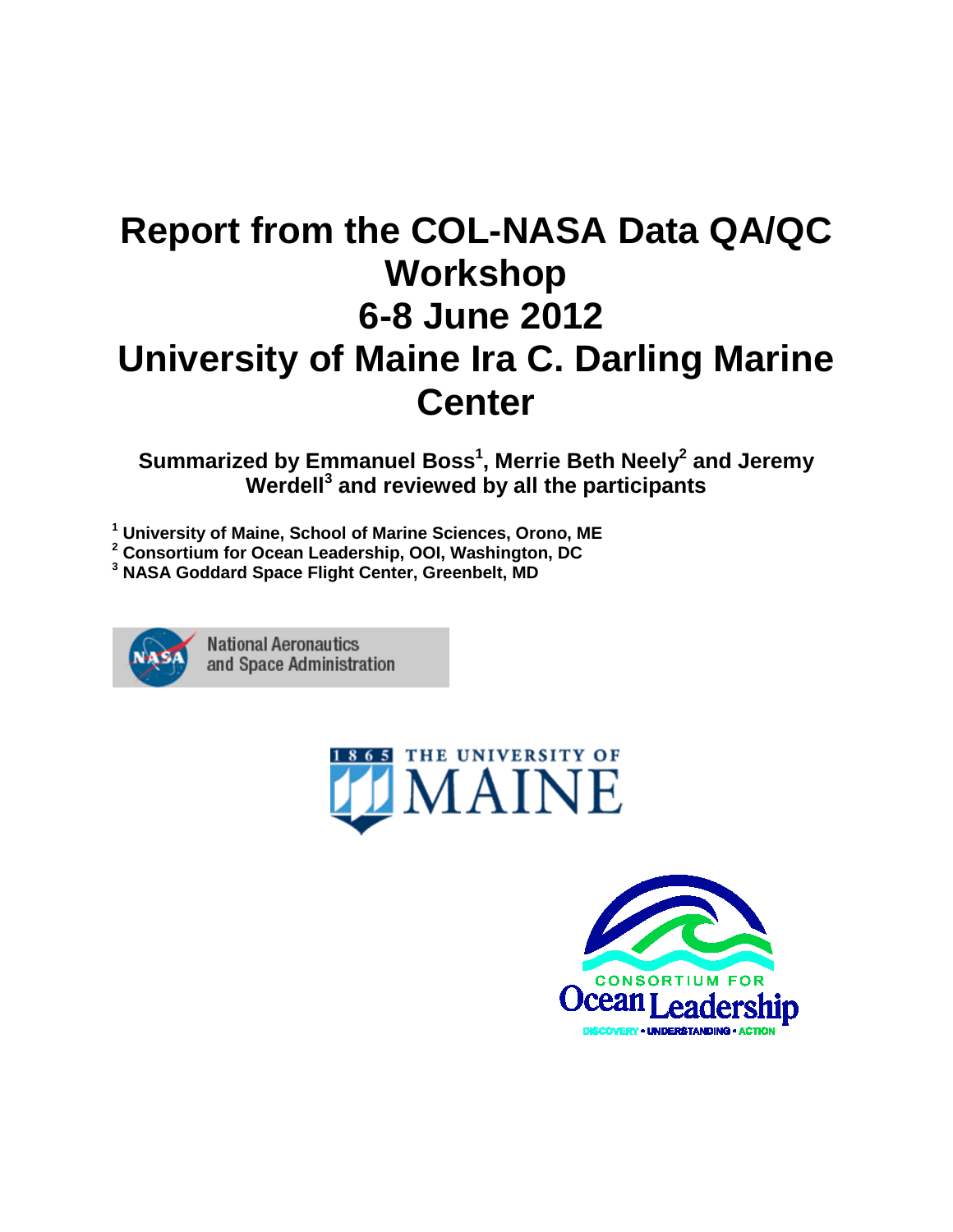## **Contents**

| Use of non-OOI assets to enhance the ability of OOI to recognize suspect data 4      |  |
|--------------------------------------------------------------------------------------|--|
|                                                                                      |  |
|                                                                                      |  |
|                                                                                      |  |
|                                                                                      |  |
| Use of non-OOI assets to enhance the ability of OOI to recognize suspect data and be |  |
|                                                                                      |  |
|                                                                                      |  |
|                                                                                      |  |
|                                                                                      |  |
|                                                                                      |  |
|                                                                                      |  |
|                                                                                      |  |
|                                                                                      |  |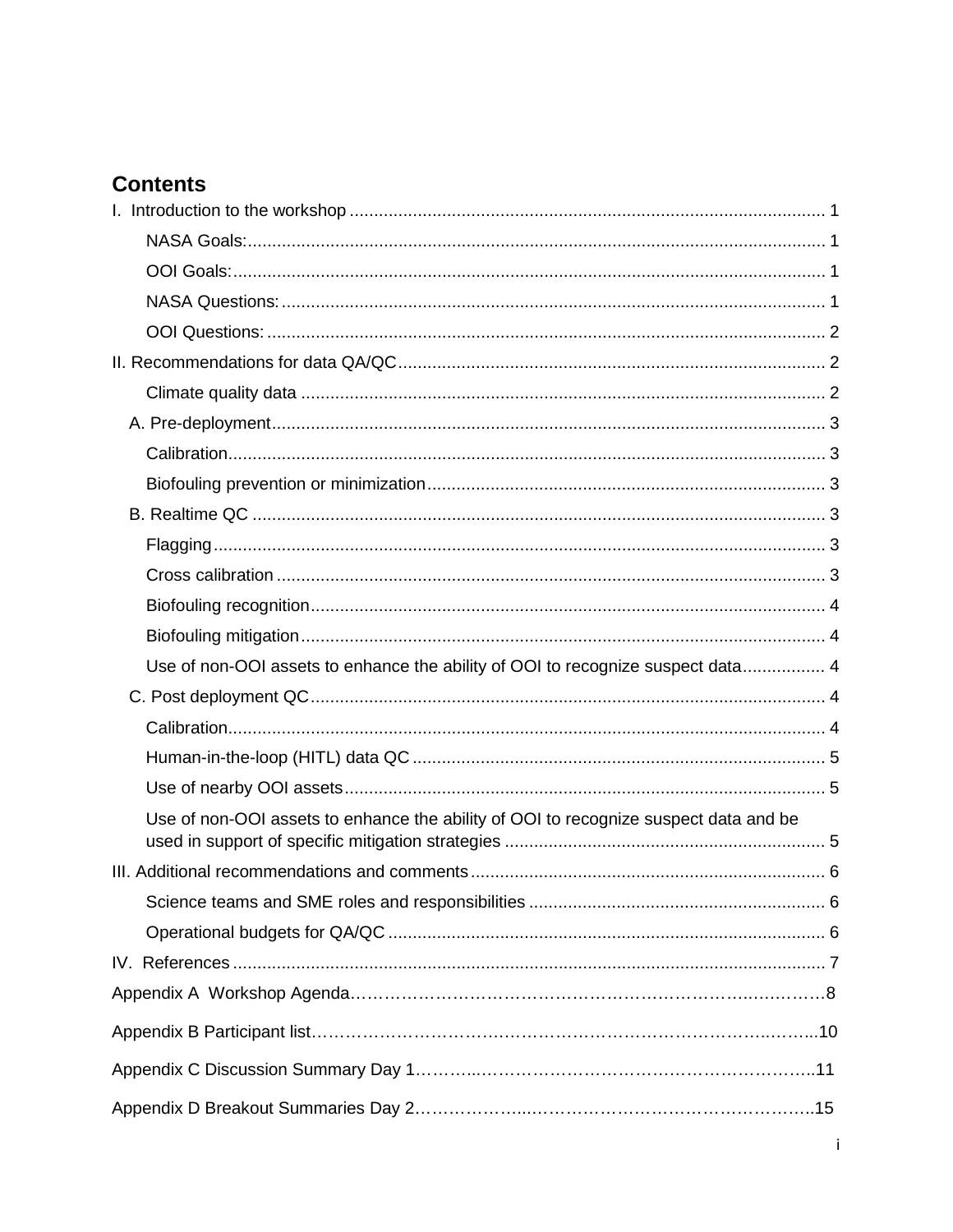The Consortium for Ocean Leadership (COL, the entity contracted to administer the NSFfunded Ocean Observatories Initiative, OOI) and NASA co-sponsored an expert workshop on data QA/QC convened from 6-8 June 2012 at the University of Maine, Ira C. Darling Marine Center.

In this document, we present summaries of the discussions conducted during the workshop. While we do not believe this document to be exhaustive, we feel it presents an honest attempt to provide the sponsors with the state-of-the-art knowledge associated with quality control of observatory data.

### <span id="page-2-0"></span>**I. Introduction to the workshop**

A team of subject matter experts (SMEs) was assembled (Appendix 2) with broad experience with bio-optical sensors, observing systems, various oceanographic sensors and sampling platforms, observatory science, and automated and human-in-the-loop (HITL) data QA/QC procedures. The SMEs met in both small and large groups for two and half days to discuss a variety of specific questions associated with the workshop goals. The workshop goals were divided into those of interest for each co-sponsor:

### <span id="page-2-1"></span>**NASA Goals:**

- Interact with OOI and subject matter experts in the community to improve upon our collective ability to QA/QC in-situ bio-optical data. NASA acquires data from many sources, making high quality QA/QC metrics essential.
- Consider OOI as a future source of in-situ data for NASA ocean color calibration, validation, and bio-optical algorithm development activities. NASA needs (will need) an abundance of high quality data from diverse regions in support of current (upcoming) missions (e.g., VIIRS and PACE).

### <span id="page-2-2"></span>**OOI Goals:**

- Review the OOI Data QA/QC Plan.
- Discuss state-of-the-art approaches for QA/QC and emerging QA/QC methods.
- Recommend modifications to the existing QA/QC Plan that will ensure high quality ocean observations for the planned life of the system.

The co-sponsors also presented questions to be addressed during the event:

### <span id="page-2-3"></span>**NASA Questions:**

- What are the similarities/differences in QA/QC approaches for each measurement type? Do the similarities imply best practices and/or endorsement of the protocols? What are the lessons learned, particularly with regards to the differences in approaches?
- On an instrument, measurement, or infrastructure level, what is the state of the art? What are the outstanding issues that need to be resolved? Is any new technological development required? Are the issues technologically or manpower/resources limited or due to individual historical practices, without community consensus?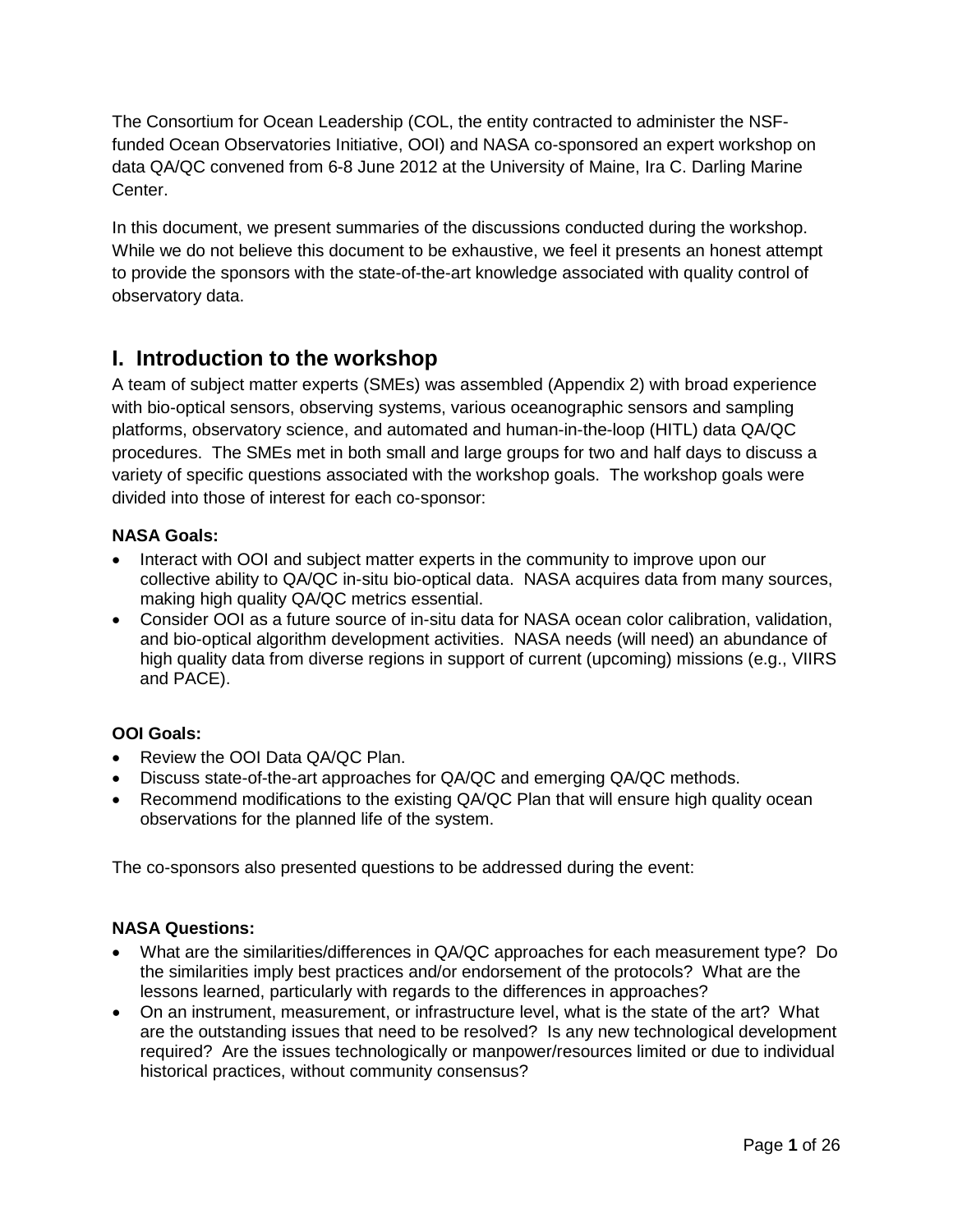• With regards to synergy between OOI and its end users (e.g., NASA), what needs to be done to ensure a seamless transfer of information and high quality data?

### <span id="page-3-0"></span>**OOI Questions:**

- What are the similarities/differences in approaches and the best practices and lessons learned?
- What are the problem areas that the observatory community needs to concentrate on solving? List of must do's in data QA/QC and should do's (given sufficient resources). What additional steps, not yet considered for the OOI, should be added to the QA/QC procedures?

### <span id="page-3-1"></span>**II. Recommendations for data QA/QC**

The following recommendations do not represent an exhaustive survey of all that is known on QA/QC of in-situ oceanographic data records, but rather, provide a distilled summary of the knowledge of the assembled experts. Note that the recommendations are not inclusive of all OOI sensors and are skewed towards bio-optical sensors. This skew resulted from both the role of NASA as a co-sponsor and the fact that data from present-day bio-optical sensors present significant QA/QC challenges. Many of the data QA/QC issues addressed, however, can be extrapolated to other sensors and instruments in terms of protocols and lessons learned. The recommendations provided below represent lessons learned in a variety of observatories and observing systems, spanning different scales, among them: IOOS, MVCO, GoMOOS, ARGO, IMOS, QARTOD, CDIP, BOUSSOLE, NASA, and LOBO.

The assembled SMEs divided the tasks associated with data QA/QC into three periods associated with the data collection: (A) *pre-deployment* – actions taken before instrument deployment; (B) *real time* – diagnostic actions taken during data collection; and, (C) *postdeployment* – retrospective actions taken following data collection.

### <span id="page-3-2"></span>**Climate quality data**

The recommendations provided here are designed to ensure that, where required, OOI assets collect *climate quality data*. Reliable climate monitoring and assessment of climate change are exacting disciplines requiring a high level of accuracy and reliability in their data sets. In order to detect climate change with certainty, careful data quality control is essential. For example, one of the more pressing needs from a climate monitoring perspective is the identification and correction of time-dependent data biases in observation systems as early as possible. This is a fundamental aspect of scientific data stewardship that depends on a high level of training and expertise of the data analyst. These biases are sometimes due to straightforward sensor degradation, but just as frequently result from changes in algorithms or spatial and temporal sampling methods that yield unintended consequences. Although the concept of *climate quality data* is frequently noted in one form or another (e.g., WOCE, 1988; CLIVAR, 2012], a simple allencompassing definition is almost impossible to prescribe because the accuracy of measurement of any specific parameter will depend on the science question, on whether the measurements are of physical, chemical or biological properties, on instrument technology, and on location and depth. Here, the term *climate quality data* is used for those data that constitute a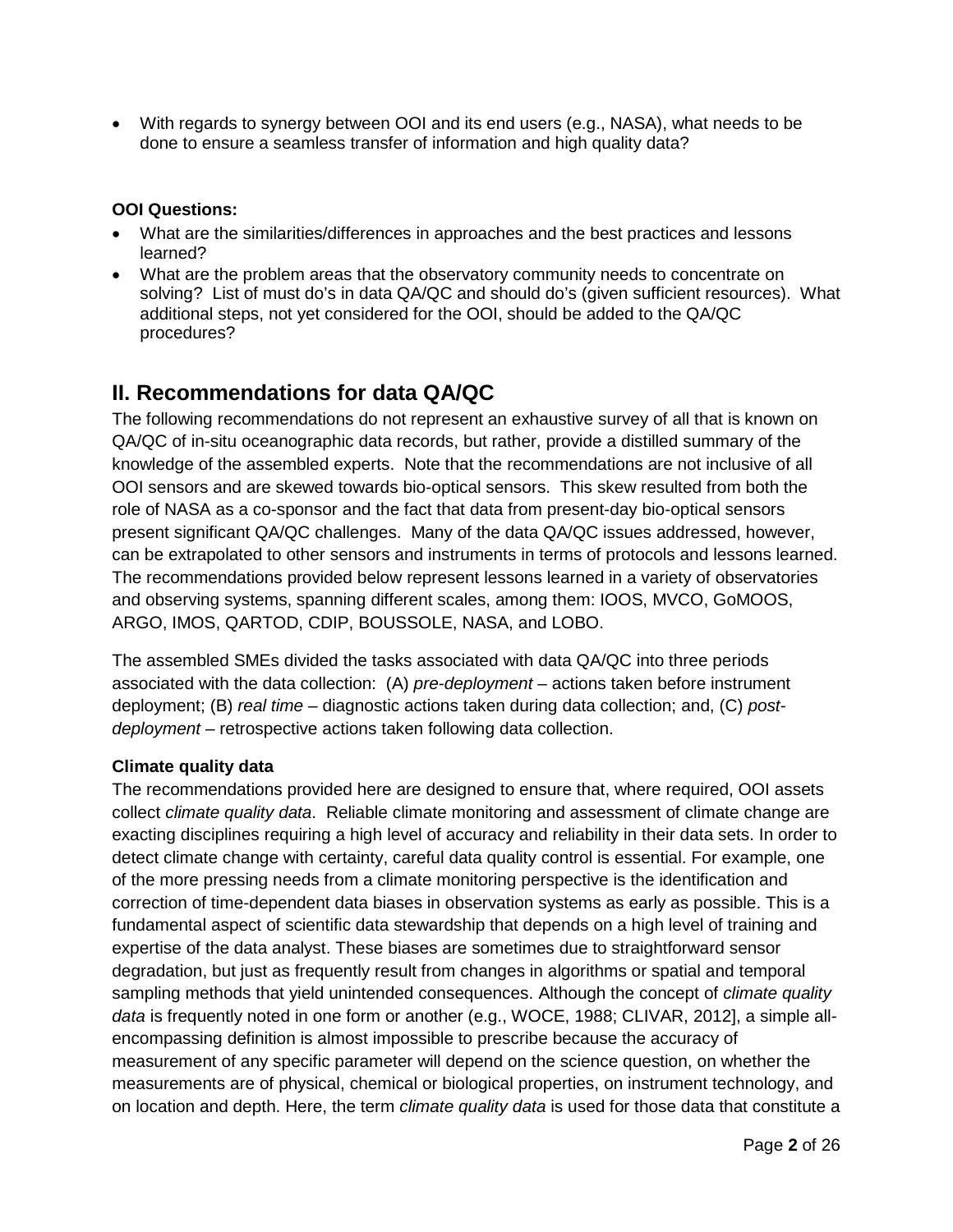time series of measurements of sufficient length, consistency, continuity, and accuracy to determine climate variability and change, given the known or expected variability of the parameter being measured (NRC, 2004).

### <span id="page-4-0"></span>**A. Pre-deployment**

Gathering high quality data starts with pre-deployment efforts. As technicians dealing with sensors are often not experts and manufacturer user manuals are often incomplete in describing the latest best management practices, highly detailed manuals must be developed which spell out the specifics of every step associated with sensors, their calibration and field tests, best practices and standardization across the program, and the rationale for such actions. Manuals should be approved by SMEs and include laboratory and field protocols.

### <span id="page-4-1"></span>**Calibration**

Throughout the OOI, calibration practices should employ best practices, minimize interlaboratory inconsistencies, and ensure that calibrated sensors have known accuracies. This is especially important for relatively novel sensors (e.g., some bio-optical and chemical sensors). On-site calibrations are required for instruments that can be affected by shipping (e.g. beam transmissometers) and whose dark currents might be affected by their deployment systems/platforms (e.g. backscattering sensors). Cross-checking with multiple sensors of the same type during deployments will add confidence regarding the accuracy of the sensors. Intercalibration with well characterized and calibrated sensors from manufacturers other than those used by OOI, that measure the same or similar parameters as the OOI sensor, will provide additional verification of data quality and accuracy.

### <span id="page-4-2"></span>**Biofouling prevention or minimization**

Techniques exist for mitigation of fouling that require specific actions prior to deployment; Delauney et al. (2010) provide a recent review of conventional methods and Manov et al. (2004) discuss specific techniques for bio-optical sensors. For example, they suggest that open-face sensors be positioned to minimize particles settling on the face (i.e., not act as particle collectors) and that upward-facing sensors (e.g., radiometers sensing downward light) be positioned such that the CTD pump outflow washes off the optics windows (via water jetting on their surfaces, being careful that the radiometers are not shaded by other instruments or parts of the platform) or have a wiper.

### <span id="page-4-3"></span>**B. Realtime QC**

### <span id="page-4-4"></span>**Flagging**

Both automated and human-in-the-loop (HITL) methods can be used to flag data in quasi-real time to alert potential users that the accuracy is suspect. This process is referred to as 'flagging' of the data.

### <span id="page-4-5"></span>**Cross calibration**

Inter-comparisons of sensors with similar sensors on gliders and ships visiting the site middeployment provide an opportunity to verify data consistency across OOI platforms (e.g. when the OOI gliders are used) and provide an independent source for assessment of data quality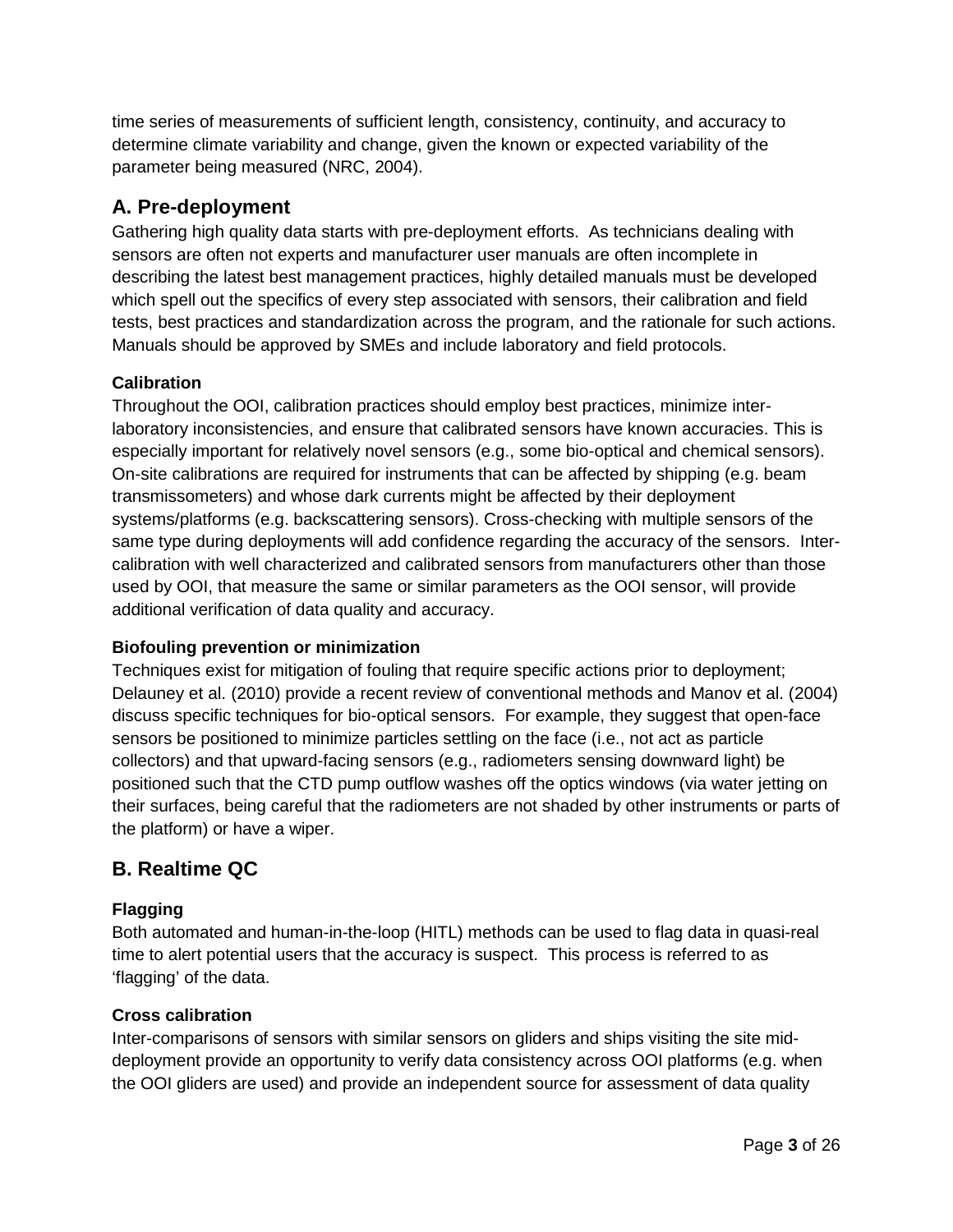(when freshly calibrated non-OOI sensors are used for cross-check). These cross calibrations should be carried out for more than a single profile.

### <span id="page-5-0"></span>**Biofouling recognition**

Sensor fouling affects optical data by causing an exponential or other rapid increase in signal (e.g. in fluorometer, transmissometers, e.g. see Delauney et al., 2010). Immediate recognition of such trends in real-time data streams will result in these values being flagged as suspect until HITL evaluation overrides this designation or provides corrected values. Differential changes in duplicate sensors would indicate biofouling (or sensor drift). However, detecting such trends against the natural background variability remains a technical challenge.

### <span id="page-5-1"></span>**Biofouling mitigation**

Replacement/calibration/diver-assisted cleaning of bio-optical sensors during deployment may be necessary to ensure data quality from sensors that are otherwise unlikely to provide usable data throughout the deployment. This requires abundant pre-cleaned and post-cleaned measurements be collected for comparison and quantification of before any corrections can be applied.

### <span id="page-5-2"></span>**Use of non-OOI assets to enhance the ability of OOI to recognize suspect data**

Remotely sensed data products (e.g., SSH, SST, Ocean color, SAR, winds) and assets associated with nearby observations (e.g., Argo floats) should be provided in parallel to OOI data streams (e.g., on the same website) to allow for rapid HITL and/or automated comparisons (of both absolute magnitudes and trends). Similarly, products from operational global circulation models (e.g., FNOC, MERCATOR) near OOI asset locations should be provided with OOI data streams to provide boundaries for common magnitudes and trends of physical properties. Studies of these assets used should be performed *a priori*, as should studies of temporal and spatial scales over which the assets are expected in order to provide constraints on likely in-situ values.

### <span id="page-5-3"></span>**C. Post deployment QC**

### <span id="page-5-4"></span>**Calibration**

Pre-recovery evaluation of sensors is critical to assess the potential for sensor drift during deployment and to provide avenues for correcting sensor drift (when possible). Corrections should be applied following this series of steps, which is designed to establish whether the sensor drifted and/or became fouled during its deployment. Sensors should be cross-calibrated against a freshly calibrated, unfouled sensor while still collecting data on the OOI asset (that is, before retrieval of the sensor) or through a controlled procedure that ensures that the crosscalibration occurs while the sensor is still in the same state as it was at recovery) or against physical samples collected at a range of depths at the site (The physical samples are especially recommended for chemical sensors. For example, the ISUS offset term is determined from physical samples of NO3 collected at deployment and retrieval). After the sensor is recovered, cleaned and disassembled, but prior to shipping it back to the calibration facility, additional laboratory calibrations should be conducted. This is particularly relevant for bio-optical sensors, in order to quantify and separate instrument drift from biofouling and to identify errors that might result from shipment to the manufacturer. Finally, the manufacturer should conduct similar or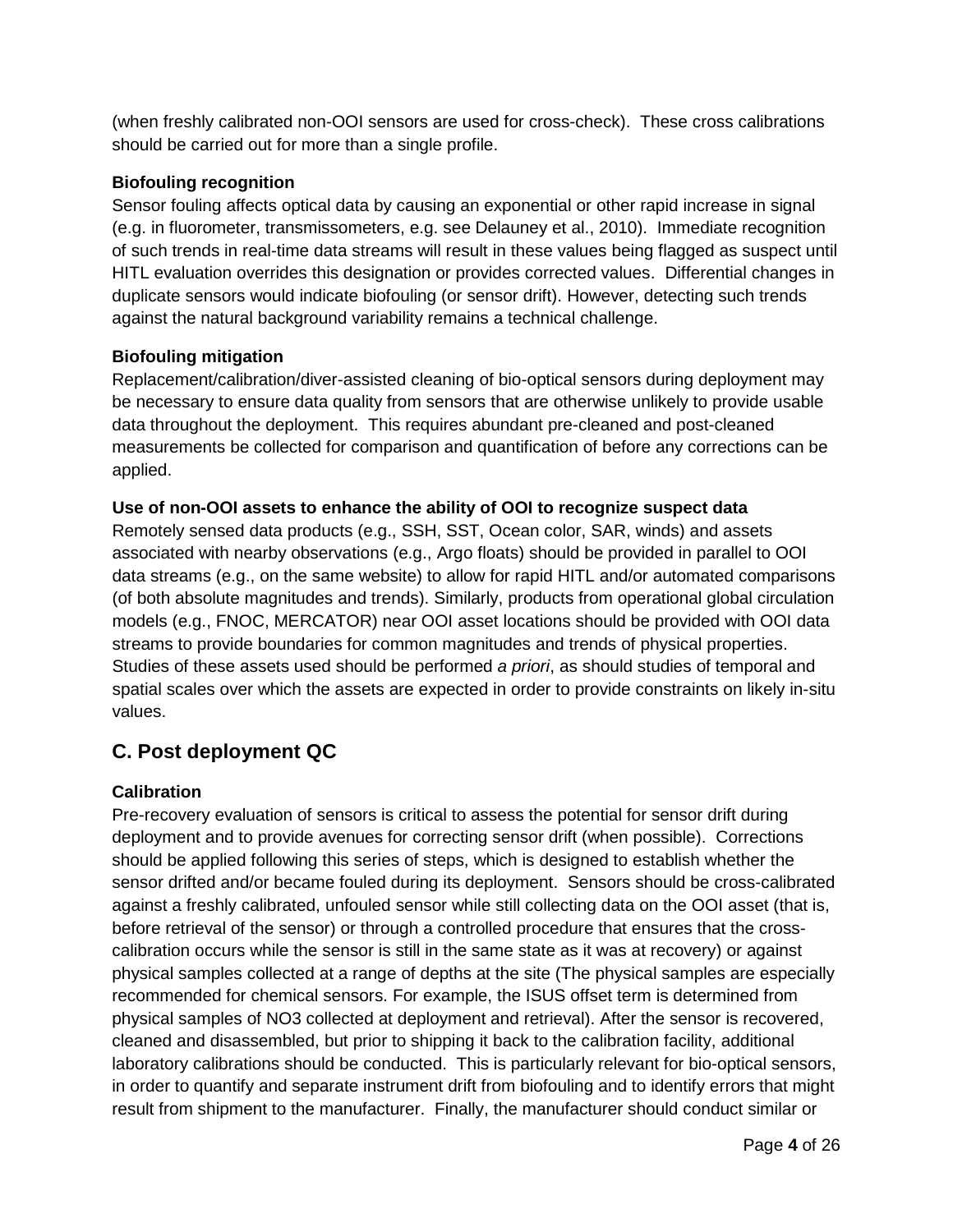identical tests prior to recalibrating the instrument. The latter should occur at the same facility in which the initial calibration was completed. For instruments other than bio-optical ones, it may suffice to combine the latter two steps into one.

### <span id="page-6-0"></span>**Human-in-the-loop (HITL) data QC**

Whenever expanded sensor networks are deployed in the ocean, especially ones which are able to measure unexplored domains of the time-space variability of the ocean, new features and phenomena are seen. It should be expected that data collected by OOI will reveal details and events never seen before, and it is important to discriminate truly bad data from unusual phenomena never previously observed. This will require HITL procedures until enough experience has been accumulated to automate the procedures. In addition, simple algorithms like historical-range checks are unable to detect small drifts or outliers, which may be severe enough to adversely impact science analyses. Once data is flagged 'bad' during the data QC process, it is rare that a scientist will ever look at those data again. It is therefore critical that personnel involved in HITL data QC have experience in both engineering and observational oceanography.

OOI should anticipate the need for inter-comparison exercises to ensure the HITL component of delayed-mode data quality control is standardized across different operators. Somewhat by definition, the requirement of HITL QC is inherently subjective. Operators with different expertise and experience may make different decisions regarding data quality. Additionally, different types of scientific studies/calculations may have different demands in terms of what qualifies as good data, making documentation of technician training protocols and instrument accuracy and precision metrics important metadata to provide to users. Periodic meetings are necessary to ensure that all the QC technicians are making similar decisions. A recommended protocol to model would be the Delayed-mode Argo Data Comparison (Wijffels and Tchen, 2007, and the Argo Quality Control Manual).

### <span id="page-6-1"></span>**Use of nearby OOI assets**

Some data measured with different sensors are expected to co-vary with the relationship between them being bounded (e.g. backscattering, beam attenuation). Deviation from such relationships should help recognize suspect data.

### <span id="page-6-2"></span>**Use of non-OOI assets to enhance the ability of OOI to recognize suspect data and be used in support of specific mitigation strategies**

Remotely sensed data products (e.g., SSH, SST, ocean color, SAR, winds) and observations from nearby assets (e.g., Argo floats) could be used to identify potentially bad values and/or to adjust these values post deployment, so long as the accuracies of these assets are sufficient for this task. Data products from operational global circulation (FNOC, MERCATOR) models near an OOI asset could be used in a similar way. Prior to the use of such assets to flag/correct/adjust data, studies of the accuracy and spatial resolution provided by these assets should be performed, as should studies of temporal and spatial scales over which the assets are expected to provide constraints on likely in-situ values.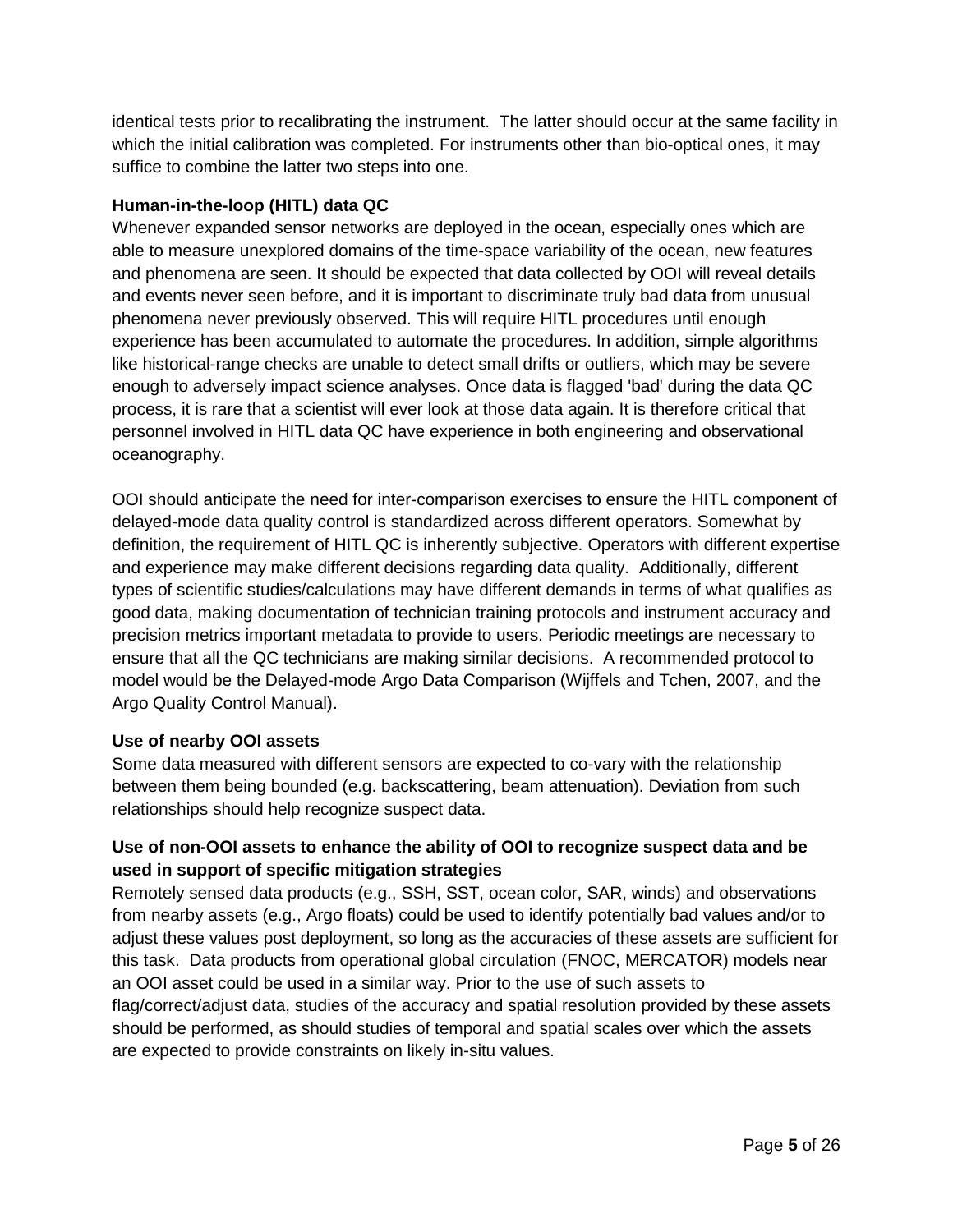### <span id="page-7-0"></span>**III. Additional recommendations and comments**

### <span id="page-7-1"></span>**Science teams and SME roles and responsibilities**

Workshop participants recommended the formation of science teams for each OOI sensor type and measurement suite. They further suggested that SMEs be actively involved in data QC/QA to ensure the formation of the best possible data streams. Funding mechanisms for small-scale studies and science team formation will ensure high level of involvement by external SMEs in protocol development and addressing specific problems (e.g. improved method for biofouling, testing of different QC approaches) in a timely manner. Involvement of SMEs from outside the OOI is encouraged, to enlarge the circle of people in the community who contribute and oversee the processing of OOI data.

### <span id="page-7-2"></span>**Operational budgets for QA/QC**

During the workshop several participants associated with operational observatories shared their experience regarding data QA/QC efforts. In the Australian IMOS, an observatory spanning the coastal waters of Australia, about 30% of the salary budget (~10-15% of overall budget) is devoted to salaries of staff associated with data QA/QC. This large percentage is partly due to a series of laboratory activities designed to characterize commercial sensors during the current early phase of the observatory. In the US-Argo float network, a relatively mature (~10 years of operation) and standardized observatory, approximately five full-time equivalents (FTEs) deal with the real-time QA/QC of 150 CTD profiles per day (~1,500 US floats total) with an additional four FTEs devoted to delayed-mode QC and calibration. This accounts for about 12% of the overall budget, but is difficult to isolate the cost of QA/QC because the same technicians are also responsible for the bulk of data management. Approximately 5% of the CDIP total budget encompasses the steps from calibration through data processing (e.g., looking at the signal and archiving the signal), while the remaining 10% includes the temporal and geospatial QA/QC of processed data. Four FTE programmers and one half-time FTE data analyst perform HITL data QA/QC for CDIP. Finally, for the NASA SeaWiFS Bio-optical Archive and Storage System (SeaBASS; ~15 years of operation), one full-time FTE performs data QA/QC on in-situ data collected under the auspices of the NASA Ocean Biology and Biogeochemistry Program.

Based on the budget allocation for data QA/QC from these existing observatories, the participating SMEs concluded that an investment on the order of 20 FTEs would be needed for OOI QA/QC activities (771 individual sensors of 47 different kinds) during the first five years of the project. The sensors that measure hydrographic properties and currents, which are mature data streams, will require approximately one-third of the allotted FTEs. The remainder will be equally divided between chemical sensors and bio-optical sensors, for which the oceanographic community has significantly less experience for long-term deployments. As the observatory matures, it is likely that the number of FTEs will decrease, as automation of data QC procedures will replace HITL procedures for certain activities. It is clear to all participants, given the experience with mature observatories, that HITL procedures will always be part of the OOI data QC effort.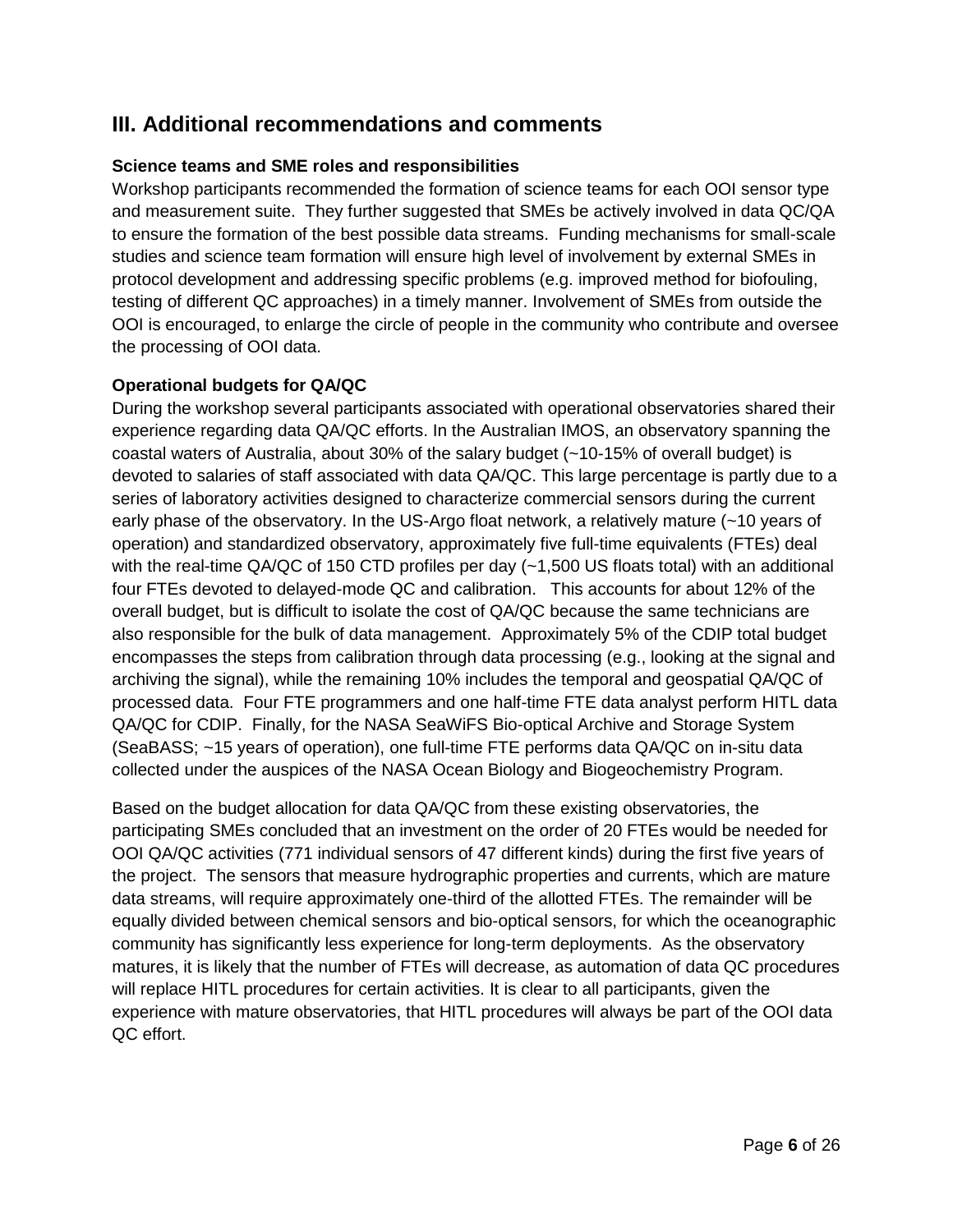### <span id="page-8-0"></span>**IV. References**

Argo quality control manual. Version 2.7. Argo data management, 3 January 2012. Available online at:

[http://www.argodatamgt.org/content/download/341/2650/file/argo-quality-control-manual-](http://www.argodatamgt.org/content/download/341/2650/file/argo-quality-control-manual-V2.7.pdf)[V2.7.pdf](http://www.argodatamgt.org/content/download/341/2650/file/argo-quality-control-manual-V2.7.pdf)

- CLIVAR, 2012: CLIVAR Data Policy. Available online at: <http://www.clivar.org/resources/data/clivar-data-policy>
- Delauney, L., Compère, C., and Lehaitre, M., 2010. Biofouling protection for marine environmental sensors, Ocean Sci., 6, 503-511, doi:10.5194/os-6-503-2010.
- National Research Council, 2004. [Climate Data Records from Environmental Satellites: Interim](http://www.nap.edu/catalog.php?record_id=10944)  [Report.](http://www.nap.edu/catalog.php?record_id=10944) Washington, D.C. National Academies Press.
- Manov, D. V., Chang, G. C., and Dickey, T. D., 2004. Methods for reducing biofouling of moored optical sensors, J. Atmos. Ocean. Tech., 21, 6, 958–968.
- Wijffels, S., and T. Tchen, 2007: Delayed-mode data intercomparison. CSIRO Marine and Atmospheric Research Prepared for AST-8, 59 pp. Available online at [http://prelude.ocean.washington.edu/dmqc3/pub/wijffels\\_dmqc\\_intercomp\\_report.pdf](http://prelude.ocean.washington.edu/dmqc3/pub/wijffels_dmqc_intercomp_report.pdf) and [http://www.argodatamgt.org/Media/Argo-Data-Management/Argo](http://www.argodatamgt.org/Media/Argo-Data-Management/Argo-documentation/General-documentation/Reports/2006-DMQC-exercise)[documentation/General-documentation/Reports/2006-DMQC-exercise\]](http://www.argodatamgt.org/Media/Argo-Data-Management/Argo-documentation/General-documentation/Reports/2006-DMQC-exercise)
- WOCE, 1988: World Ocean Circulation Implementation Plan, Vol. I, Detailed Requirements. WCRP-11 (WMO/TD - No. 242), July, 1988.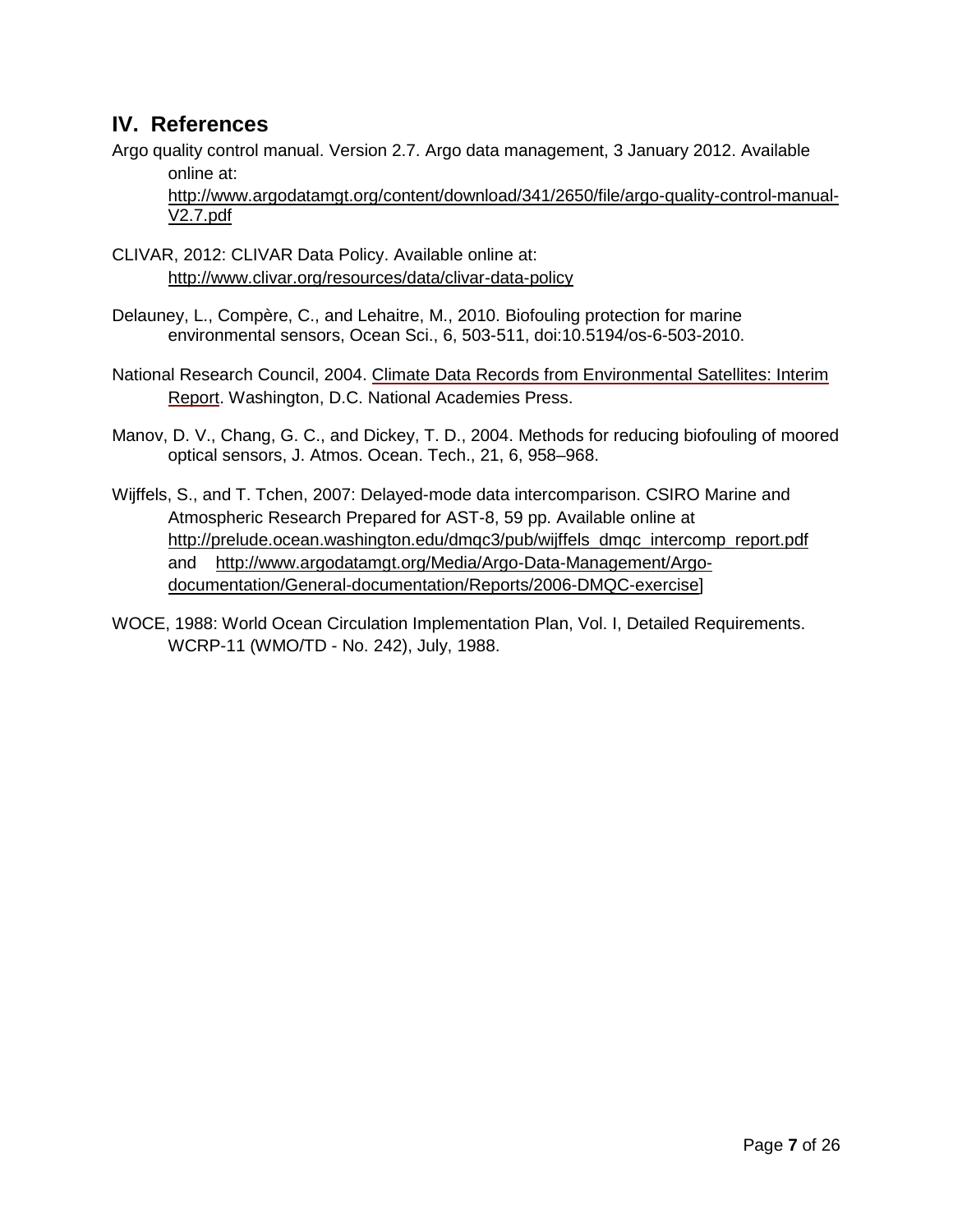### **Data QC Workshop Agenda June 6-8, 2012 Darling Center, University of Maine**

### **Wednesday, June 6**

| 8:00 AM          | <b>Continental Breakfast</b>                                                                                                                                                                                                                                                                                                                                            |  |
|------------------|-------------------------------------------------------------------------------------------------------------------------------------------------------------------------------------------------------------------------------------------------------------------------------------------------------------------------------------------------------------------------|--|
| 8:45 AM          | Introduction, overview of workshop objectives (Cowles, Neely and Boss)                                                                                                                                                                                                                                                                                                  |  |
| 9:00 AM          | Overview of OOI (Daly)                                                                                                                                                                                                                                                                                                                                                  |  |
| 9:15 AM          | Presentation/Discussion of NASA needs (Werdell)                                                                                                                                                                                                                                                                                                                         |  |
| 9:45 AM          | Presentation/Discussion of OOI Data QC Plan (Lankhorst)                                                                                                                                                                                                                                                                                                                 |  |
| 10:00 AM         | Overview of IOOS, CDIP approach (Thomas)                                                                                                                                                                                                                                                                                                                                |  |
| 10:30 AM         | <b>Break</b>                                                                                                                                                                                                                                                                                                                                                            |  |
| 11:00 AM         | Overview of Argo approach (Robbins)                                                                                                                                                                                                                                                                                                                                     |  |
| 11:30 AM         | Overview of IMOS approach (Lynch)                                                                                                                                                                                                                                                                                                                                       |  |
| 12:00 PM         | Working lunch                                                                                                                                                                                                                                                                                                                                                           |  |
| 1:00 PM          | Overview of BOUSSOLE approach (Antoine)                                                                                                                                                                                                                                                                                                                                 |  |
| 1:30 PM          | Field Examples and Instrument-specific considerations (Perry/Boss)                                                                                                                                                                                                                                                                                                      |  |
| 2:30 PM          | <b>Break</b>                                                                                                                                                                                                                                                                                                                                                            |  |
| 3:00 PM          | Plenary discussion<br>What are similarities/discrepancies between OOI and other approaches?<br>Are there areas where OOI plans are <b>not</b> in alignment with community<br>$\circ$<br>expectations?<br>Identify the problem areas, based on families of sensors, that the OOI, NASA and the<br>$\bullet$<br>entire ocean observation community need to concentrate on |  |
| 5:00 PM          | Adjourn for day                                                                                                                                                                                                                                                                                                                                                         |  |
| 5:30 PM          | Travel to working dinner offsite, assemble for shuttle at designated spot                                                                                                                                                                                                                                                                                               |  |
| Thursday, June 7 |                                                                                                                                                                                                                                                                                                                                                                         |  |
| 8:00 AM          | <b>Continental Breakfast</b>                                                                                                                                                                                                                                                                                                                                            |  |
| 8:45 AM          | Charge for the day (Neely and Boss)                                                                                                                                                                                                                                                                                                                                     |  |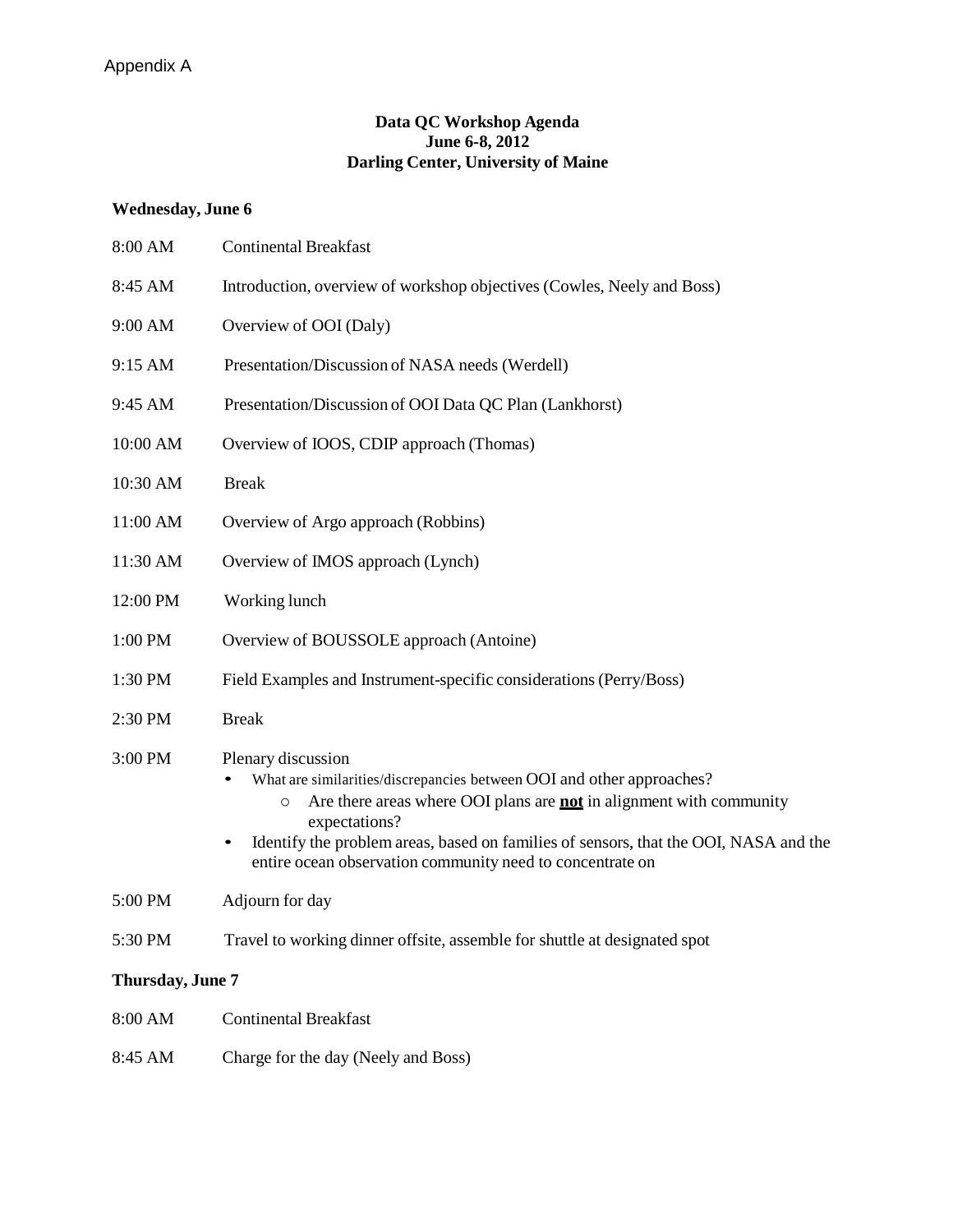### Appendix A

| 9:00 AM               | <b>Technical Breakouts</b><br>System-level QC approaches (as opposed to sensor-level)<br>Sensor inter-calibration/verification<br>٠<br>Utilizing external (field or remote) observations<br>$\bullet$<br>Detection of slow drifts or small biases against large background variability<br>$\bullet$                                                |
|-----------------------|----------------------------------------------------------------------------------------------------------------------------------------------------------------------------------------------------------------------------------------------------------------------------------------------------------------------------------------------------|
| 10:30 AM              | <b>Break</b>                                                                                                                                                                                                                                                                                                                                       |
| 11:00 AM              | Report out and discussion from breakout sessions (15 minutes each)                                                                                                                                                                                                                                                                                 |
| 12:00 PM              | Working Lunch                                                                                                                                                                                                                                                                                                                                      |
| 1:00 PM               | <b>Technical/Management Breakouts</b><br>At-sea and instrument inter-calibration<br>Bio-fouling: susceptibility, mitigation strategies, data QC checks to identify bio-<br>fouling effects, possible corrections<br>Centralized versus distributed approaches<br>$\bullet$<br>Levels of QC and associated effort (workforce) required<br>$\bullet$ |
| 2:30 PM               | <b>Break</b>                                                                                                                                                                                                                                                                                                                                       |
| 3:00 PM               | Report out and discussion from all breakout sessions                                                                                                                                                                                                                                                                                               |
| 5:00 PM               | Adjourn for day                                                                                                                                                                                                                                                                                                                                    |
| 5:30 PM               | Working dinner onsite                                                                                                                                                                                                                                                                                                                              |
| After dinner          | Reps for OOI and NASA meet to summarize key points needed for white paper                                                                                                                                                                                                                                                                          |
| <b>Friday, June 8</b> |                                                                                                                                                                                                                                                                                                                                                    |
| 8:00 AM               | <b>Continental Breakfast</b>                                                                                                                                                                                                                                                                                                                       |
| 8:45 AM               | Charge for the morning (Neely and Boss)                                                                                                                                                                                                                                                                                                            |
| 9:00 AM               | OOI and NASA summary of key points and recommendations of workshop                                                                                                                                                                                                                                                                                 |
| 9:30 AM               | Lessons learned and whitepaper discussion                                                                                                                                                                                                                                                                                                          |
| 10:30 AM              | <b>Break</b>                                                                                                                                                                                                                                                                                                                                       |
| 11:00 AM              | White paper assignments                                                                                                                                                                                                                                                                                                                            |
| 12:00 PM              | Lunch (box lunch to go available)                                                                                                                                                                                                                                                                                                                  |
| After meeting         | White paper discussion will continue for those who can stay longer                                                                                                                                                                                                                                                                                 |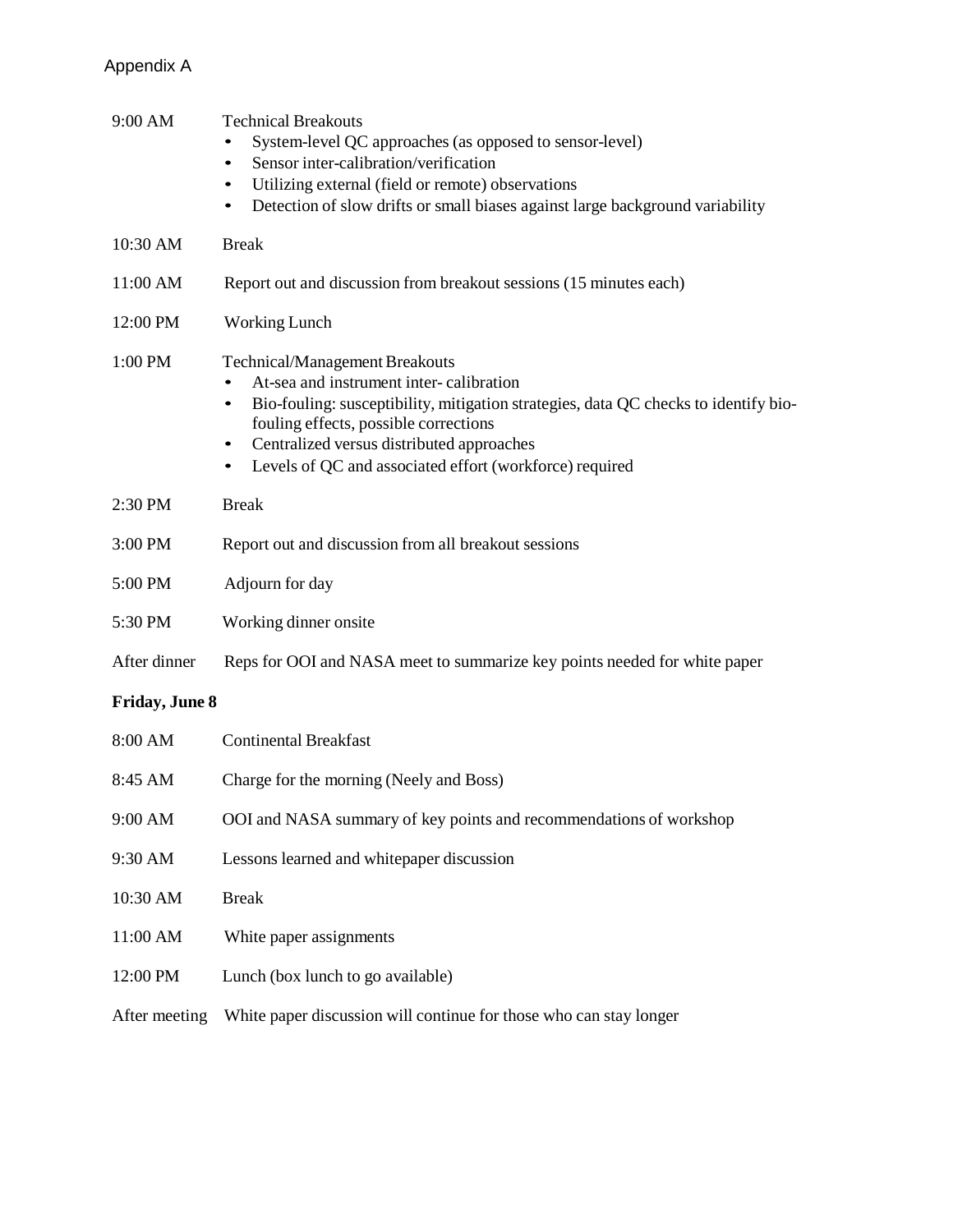### Appendix B **Data QC Workshop Participants June 6-8, 2012 Darline Marine Center, Walpole ME**

**Steve Ackleson** Consortium for Ocean Leadership [sackleson@oceanleadership.org](mailto:sackleson@oceanleadership.org)

**David Antoine** Laboratoire d'Océanographie de Villefranche [antoine@obs-vlfr.fr](mailto:antoine@obs-vlfr.fr)

**Andrew Barnard** WET Labs [andrew@wetlabs.com](mailto:andrew@wetlabs.com)

**Bill Bergen** (OOI) Ocean Observatories Initiative [wbergen@oceanleadership.org](mailto:wbergen@oceanleadership.org)

**Bill Boicourt** University of Maryland Horn Point [boicourt@umces.edu](mailto:boicourt@umces.edu)

**Emmanuel Boss** University of Maine [emmanuel.boss@maine.edu](mailto:emmanuel.boss@maine.edu)

**Kendra Daly** (OOI) University of South Florida [kdaly@marine.usf.edu](mailto:kdaly@marine.usf.edu)

**Grace Chang** Sea Engineering [gchang@seaengineering.com](mailto:gchang@seaengineering.com)

**Ken Johnson** Monterey Bay Aquarium Research Institute [johnson@mbari.org](mailto:johnson@mbari.org)

**Matthias Lankhorst** (OOI) Scripps Institution of Oceanography [mlankhorst@ucsd.edu](mailto:mlankhorst@ucsd.edu)

**Marlon Lewis** Dalhousie University [Marlon.Lewis@dal.ca](mailto:Marlon.Lewis@dal.ca)

**Tim Lynch** CSIRO IMOS [tim.lynch@csiro.au](mailto:tim.lynch@csiro.au)

**Merrie Beth Neely** (OOI) Consortium for Ocean Leadership [mneely@oceanleadership.org](mailto:mneely@oceanleadership.org)

**Mary Jane Perry** University of Maine [perrymj@maine.edu](mailto:perrymj@maine.edu)

**Chris Proctor NASA** [Christopher.W.Proctor@nasa.gov](mailto:Christopher.W.Proctor@nasa.gov)

**Paul Robbins**  Woods Hole Oceanographic Institution [probbins@whoi.edu](mailto:probbins@whoi.edu)

**Collin Roesler**  Bowdoin College [croesler@bowdoin.edu](mailto:croesler@bowdoin.edu)

**Oscar Schofield** (OOI) Rutgers University [oscar@marine.rutgers.edu](mailto:oscar@marine.rutgers.edu)

**Wayne Slade** Sequoia Scientific [wslade@sequoiasci.com](mailto:wslade@sequoiasci.com)

**Daniel Smith** CSIRO IMOS [Daniel.V.Smith@csiro.au](mailto:Daniel.V.Smith@csiro.au)

**Heidi Sosik** Woods Hole Oceanographic Institution [hsosik@whoi.edu](mailto:hsosik@whoi.edu)

**Julie Thomas** (OOI) Executive Director of SCOOS, OOI-CI Observatory Manager [jot@cdip.ucsd.edu](mailto:jot@cdip.ucsd.edu)

**Jeremy Werdell** NASA Goddard Space Flight Center [jeremy.werdell@nasa.gov](mailto:jeremy.werdell@nasa.gov)

**Ivona Cetinic** University of Maine [ivona.cetinic@maine.edu](mailto:ivona.cetinic@maine.edu)

**Nathan Briggs** University of Maine [natebriggs@gmail.com](mailto:natebriggs@gmail.com)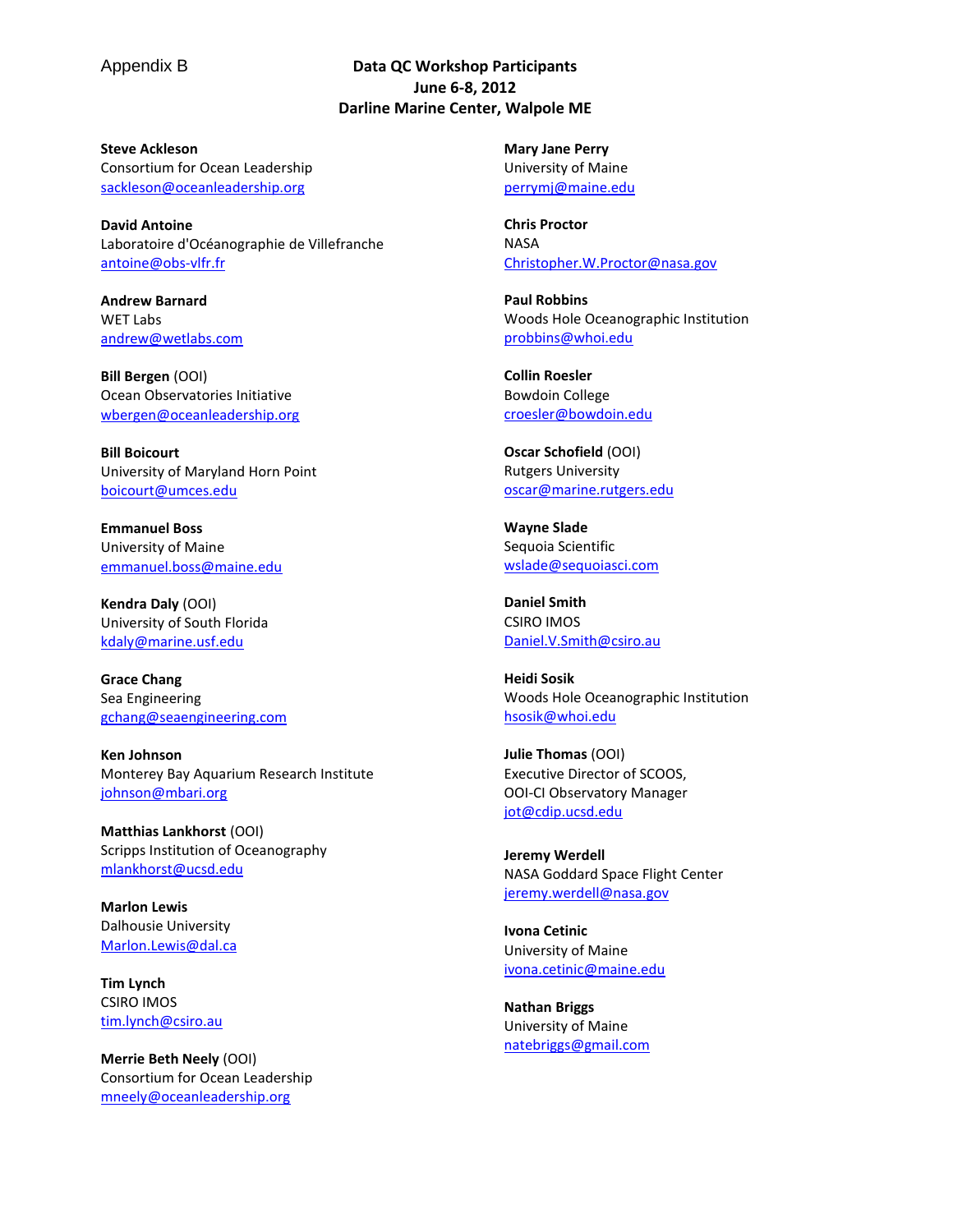### **APPENDIX C**

#### **Day 1 Discussion of OOI and NASA Workshop Questions**

#### **Disclaimer: this is a summary of the verbal discussions and should not be considered as reproducing statements verbatim or a comprehensive representation of all statements presented.**

#### **What are the similarities and differences between OOI and other approaches?**

- There are real- time data similarities between the ARGO and what will be necessary in OOI QC Flags. (e.g. range check, spike check)
- Some possible differences are that the collection and analysis of field samples vary among other time-series projects (e.g. BATS, HOT, CARIACO).

Should the community attempt to have a common approach? Not all scientists agree on what are the 'best' analytical approaches or data analysis approaches. However, it is recognized that results obtained by different time-series sites must be intercomparable. To address this issue, an international workshop funded by the International Ocean Carbon Coordination Project **(**IOCCP) will be held this coming fall to discuss best practices for time-series sites.

Other time-series projects (like those mentioned above) employ more human-in-the-loop practices rather than automated data QC approaches. Experience with the Bermuda Testbed Mooring over the 12+ years of the time series program reveal the human-in-the-loop data QC approaches varied greatly over time due to changes in personnel.

#### **How do we standardize in the future? What are the steps we need to take?**

The global collection of various parameters (e.g., optics, DO, pH) would benefit from improved standardization. To accomplish this, it is important to have good cross-section of representative groups, with international participation, as in the QARTOD waves buoy data example.

Example: JCOMM – International effort funded for wave data evaluation by co-location of instrumentation.

Also NASA or OOI can identify groups that have apparently done a good job executing data QC, and perhaps they have written about it – or would be willing to. The OOI approach will become stronger when more partners can be brought in. Choose one instrument or one data product at a time and examine them one at a time. We need participation from the experts to gain their knowledge.

#### **How would that participation by experts be orchestrated?**

QARTOD has set up a governing structure. Write a white paper? Suggest that it would require a director and a board of advisors. Many of the workshop participants have connections with national/international professional societies or groups that may have expertise among members. CALCOFI at Scripps has years of biological data and personnel experienced in data QC. Get the word out, get people together in an open, not a closed, group.

#### **Who leads the effort? If this work is funded, what is the process?**

Some feel there are enough interested users in the community that want to participate and will volunteer their expertise in an area. Other scientists feel they do not want to volunteer their time and such a concerted effort requires paid expertise. Users are crying for measurement and metadata standards. Philosophically, perhaps a group like the IOC body (at the international level), or JCOMM/JCOMMOPS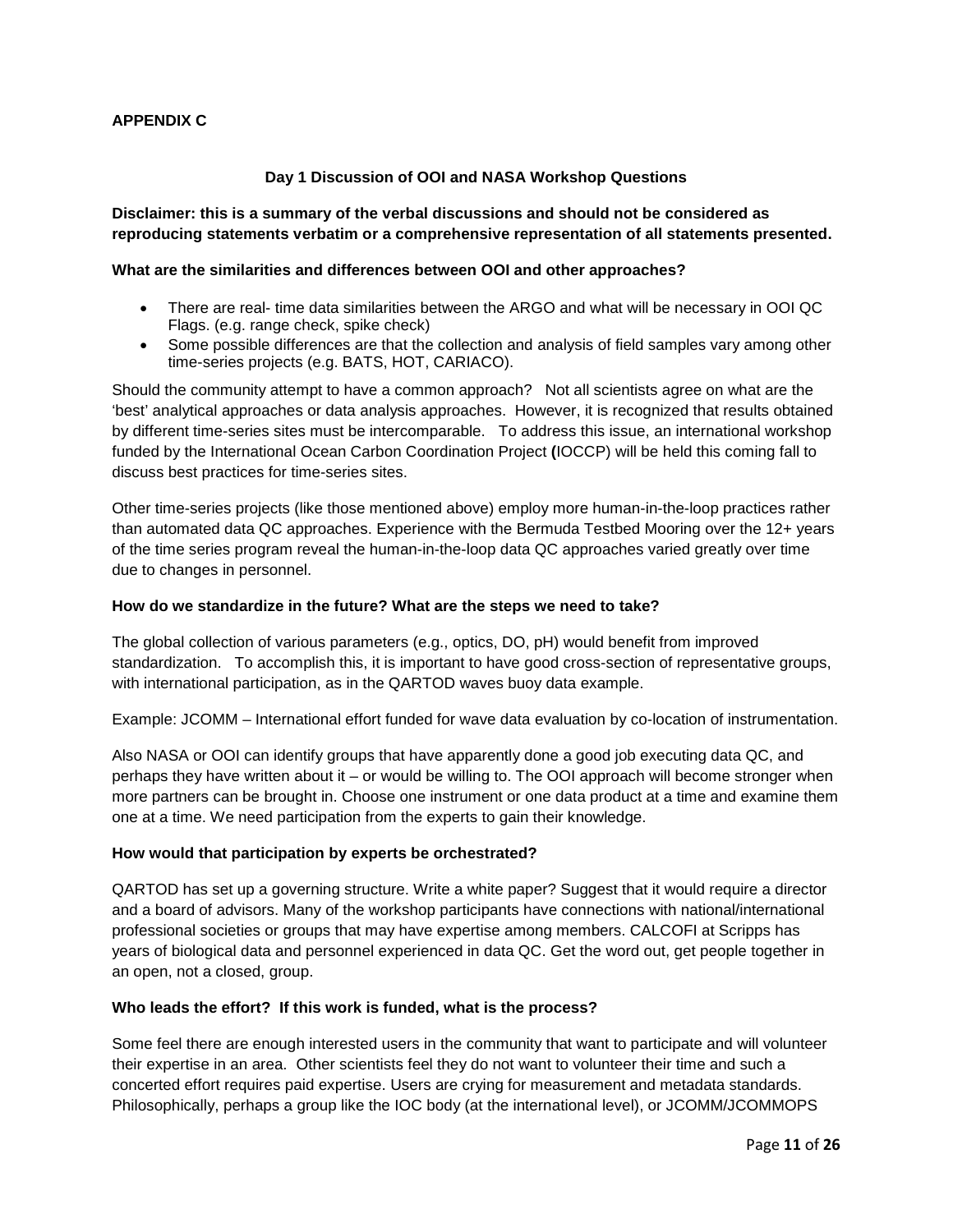could serve as the coordinating body. This would serve as a central library to house technical documents (e.g. how to sample oxygen correctly). Realistically, salaried technical coordinators will be required.

**We need to standardize what 'data QC' means.** Suggest annual meetings of working groups for different sensor families (bio-optics, CTDs) to discuss and develop strategies for those instruments. Prepare an updated report on annual progress to the community. Have enough funding to cover participants travel to this meeting.

**What about OOI data file format standards?** Include metadata, user generated information. How does that get standardized? Otherwise standard QC can never be agreed upon (e.g. ARGO started discussions very early on in its development). OOI CI has experience with this; looked at other structures, the data managers are in communication with them. Regarding data format, CI has its own internal data model and it will be transparent to end users, because they will be able to access data in several formats, e.g. NetCDF. OOI metadata will follow the standard format.

**If someone queries the OOI database, does data collected at different times get merged? e.g. if a CTD collects samples at 1 hr. intervals, and another instrument at 30 minutes, will OOI merge them?** This is user specified (i.e. merging of files) – short answer is all data comes with a timestamp. OOI will aggregate data files and there will be a number of formats users can select to receive data. MOS has had to deal with data merging problems. Their system does not aggregate files. Users must download and splice them together.

**Data QC:** Data quality must be mostly good to begin with, or you can't QC it to make it much better. That's the grand challenge -e.g. surface mooring data, where fouling is an issue, might not be able to be corrected with QC.

It depends on the data-product and sensor, but some QC solutions might come from working with instrument manufacturers. IMOS started off their detailed examination of processes with salinity and temperature, moving onto bio-optics.

**What is needed to improve dissolved oxygen data? Better QC procedures, better hardware, better deployment processes?** Clark membrane type sensors may have sensor degradation problems and there is quite a lot of work remaining to do on fully identifying and solving that problem. This is an active area of research and sensor development.

**What happened to the proposal to calibrate ARGO floats?** There were two types of oxygen sensors that have been deployed on ARGO floats, but there are issues with drift and manufacturer calibrations. There are solutions to solve these issues and scientists are working with the manufacturers to develop more robust sensors and improve calibration methods. The ARGO program has a much defined target. Currently the data from one manufacturer's sensor is acceptable 90% of the time, but there is a need to resolve the last 10% of unacceptable instances to meet ARGO performance standards. There is a proposal still in review on this matter.

**What's the best solution to the problem of good quality data - to focus on the sensors or the data product you produce?** Do we develop oxygen sensors or the 'XYZ' sensor that is a proxy and is currently available? Are sensors selected because they measure backscatter (a property), or POC (a desired product)? Things to think about include the complexities of sensor issues, and the conversion of measured values to final products.

The OOI sensors chosen to be the core sensors were determined by the high level science questions (i.e., the Science Traceability Matrices: what parameters were needed to address the high level science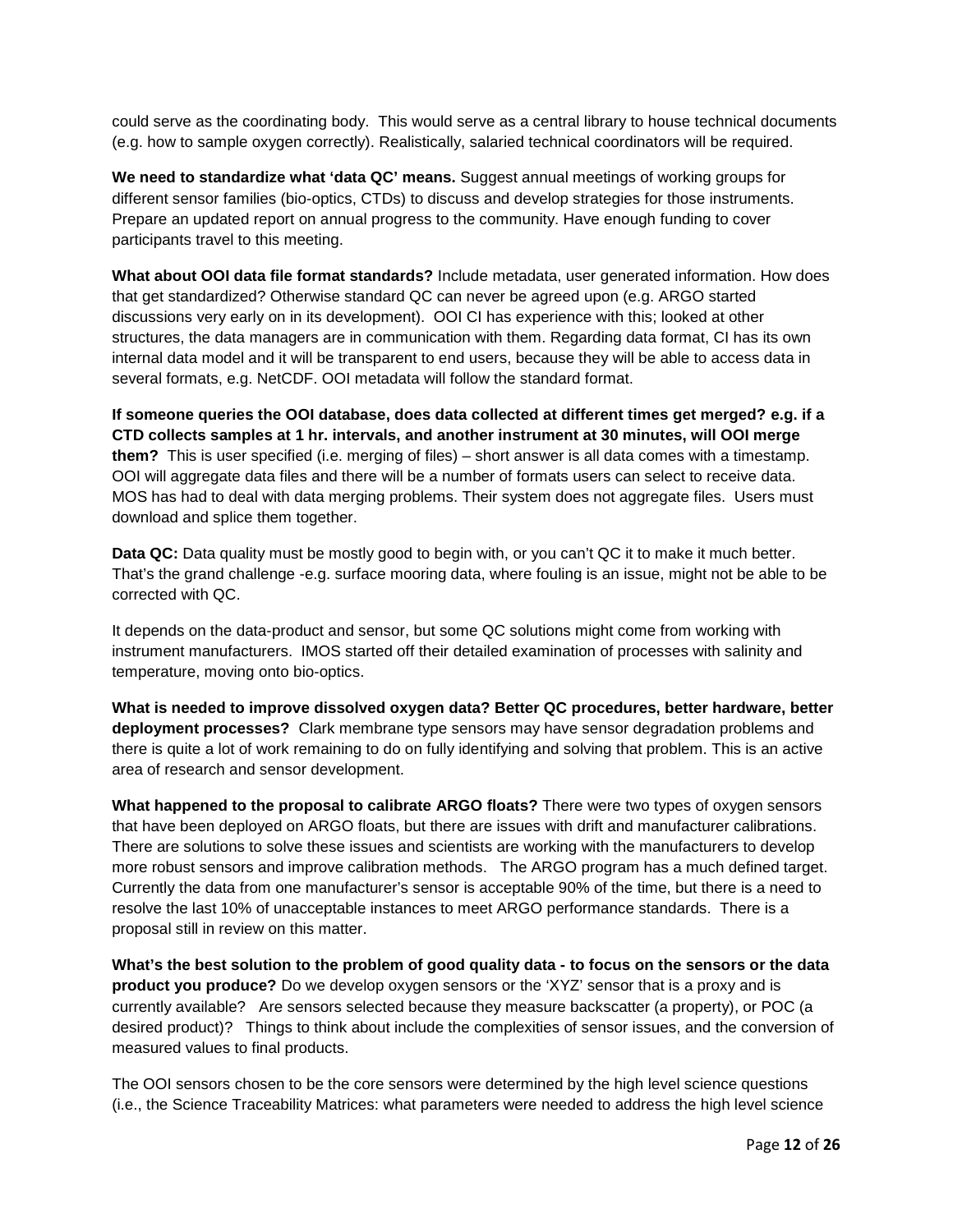questions). In addition, there were several criteria for sensors that included whether they were COTS, proven to be durable and reliable, and could be deployed for relatively long periods of time, etc.

In the case of some instruments in the OOI program, rather than offering certain biogeochemical parameters as data products, they specifically named a particular proxy that the user can convert into a relevant data product themselves. This may not be the best approach for every program. In some cases the OOI is deploying a handful of unique or non-COTS sensors and in 10 years, those sensors might be idiot proof as a result of the programs efforts. But it is best to start with deploying those COTS sensors that community experts have well characterized. The OOI developed a list of the best available (COTS) sensors that will be installed on the OOI. OOI selection of instruments and where to deploy them was crafted to address high level science drivers, the 6 over-arching scientific questions and sub-questions that define the OOI. When starting your own program define what parameters you need to measure to answer your science questions. Oxygen, POC, etc. [See Traceability Matrix example in Daly's OOI Overview talk]

The question facing the workshop participants is:

**How does OOI take the list of sensors the program will deploy, and apply the best QC measures possible?** Instrument level responses should be solved in collaboration with instrument experts.

**Who gets these people committed to working with the data and providing information?** It is an inter-agency effort for the national level, IOC for global (UN types of channels). But the bigger the community you engage, the harder it is to work on 1 sensor for 1 measurement. If you engage a smaller community, you might be able to focus on something specific - as a hypothetical example, dissecting QC needs for a WETLabs FLNTU would be much harder to do with a large scale group assembled (whether US or international). The latter might be better for more general issues (Phytoplankton sensors, carbon sensors). Working groups must scale properly as well. If too many people are involved they break down, so an ideal size is 2-6 people. Task them to produce a tightly constrained brief in a certain amount of time. IMOS has had good success with the model of constraining time and size of working groups. It is important to gather the experts together to develop (or revisit) best practices. However, it is essential to include people who are collecting data in the working groups. Groups of theoretical experts who don't have experience collecting data often yield unrealistic advice.

**Pay attention to what was the original intent of the instrument** (i.e. not all sensors are designed to be moored and left unattended for long time periods). Consider QA/QC of the sensor output because maintenance is also critical! Consider budget issues and constraints when selecting instruments and in determining your maintenance schedule. In order to get high quality data from certain sensors, an operator might have to perform onsite service every 2 weeks – but you can't unless that is in the operational budget.

Back in early 2000s, NASA drafted technical manuals on Ocean Color satellites. The manual contents were the accumulation of the community and vendor recommended best practices available at that time for instruments and satellites. The manuals were drafted for a specific purpose – to 'match-up' the data, but they haven't been updated lately. OOI should obtain copies of the NASA documents and convene a similar group to emphasize the best features of the OOI and identify best practices for all instruments.

Regarding bio-optics and ocean color, the IOCGG exists and an effort to restart something similar to SIMBIOS is underway and might be a good source of information. There is a white paper coming out soon on this topic – the idea being to make recommendations to agencies, with working groups for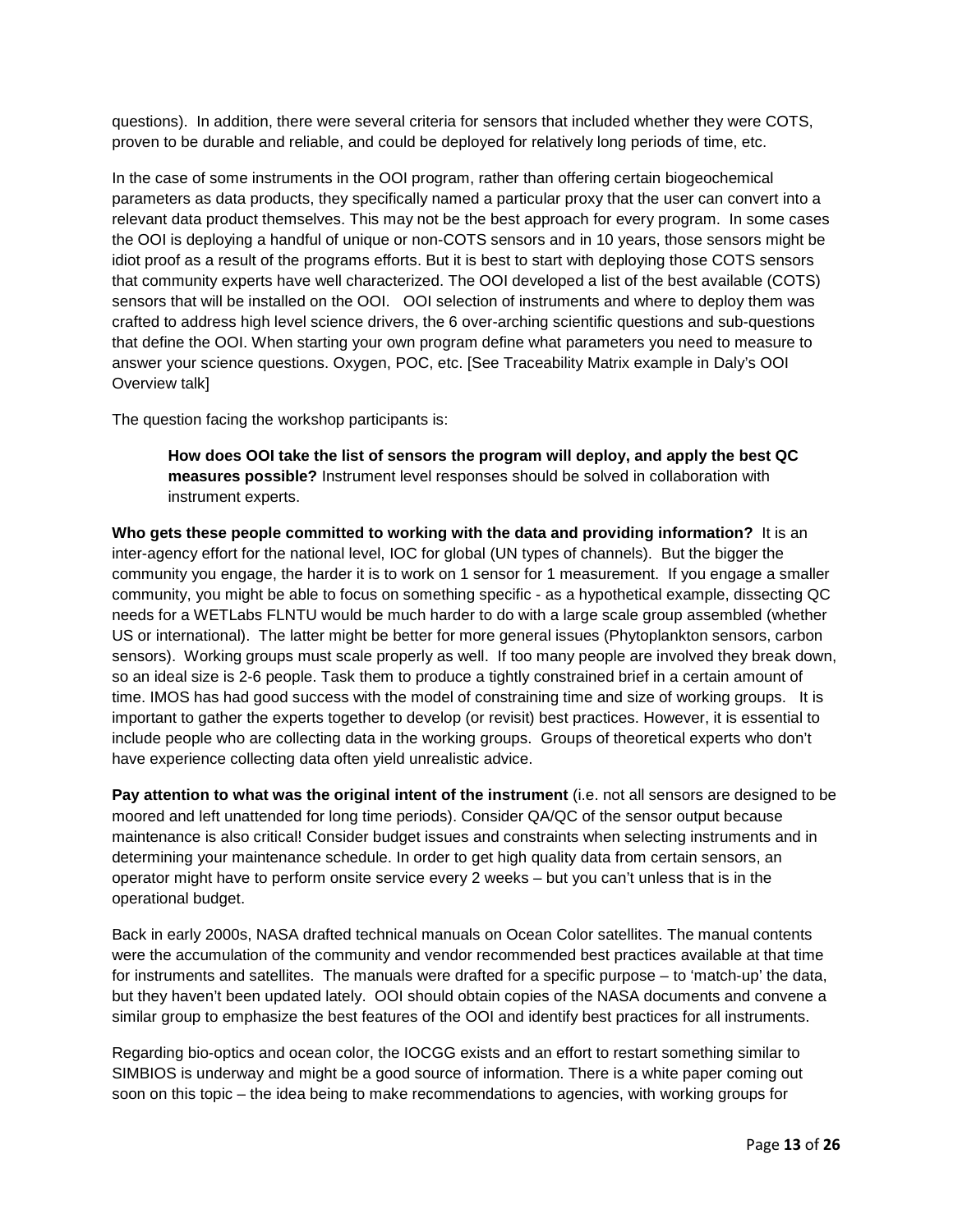revisions of protocols. This approach might be useful in coming years. Task a working group with advocating with the international community. Funding must come from multiple agencies (NASA, NOAA, NSF, and EPA) to accomplish this. One recommendation that might be made from that working group is what % of the operating budget should be devoted to the characterization of sensor data QC? 20%? 30%? The user community redefines what level of time and effort needs to go to data QC.

**How would the solicitation happen for who wants to be the head of X or Y team to produce something akin to the NASA manuals?** There's no OOI budget for this effort. One possibility discussed was that the community might decide to develop a community consensus statement and work with federal agency program managers to implement NOPP funding. The Consortium for Ocean Leadership also could help put that suggestion in front of the appropriate funding agencies.

NRC – provides an infrastructure – largest number of agencies funding a study in over a decade. Build a wide range – stress the broad importance of what OOI oceanographic data can do for health and safety, etc.

### **Can we identify problem families that OOI and NASA need to focus on?**

Of concern is that OOI instrument data will be flowing starting this summer and the IO's may be swamped with engineering issues and may not have time to be working on data QC protocols and standards. OOI needs to address this NOW, won't have the luxury of waiting 2 years for a NOPP panel to come out with recommendations. For the IMOS program, data QC is essential to ensure data quality and is budgeted at 30-40% of overall funding – mostly in salaries.

In the short term, OOI solutions may need to be sensor specific with groups of 4-5 assembled to inform OOI procedures in the near term. This effort has to begin immediately as the user community deals with longer term solution(s). The OOI has to come to the oceanographic community to request this though. OI and ROSES E2, National Academies may have funding mechanisms. For small NASA working groups, ROSES (Appendix E2). i.e. get 6-8 people to work on the ultrapath measurement of the dissolved absorption coefficient, or CDOM measurement. Another example is the coastal carbon synthesis project - important to get community members 'charged up to write'. The user community needs a volunteer program manager and community member as a near-term solution to hit the ground running on this issue.

OOI Project Scientists (global array) are working with OceanSITES on some activities. However, this is a voluntary PI driven effort to collect the open ocean time-series measurements. BATS and HOT are part of this organization too. OceanSITES are part of GOOS. They deal with best practices, standards, QC. OOI and NASA could connect/discuss with them, as they are a very active group.

### **How do we get the word out and get the community entrained in all OOI efforts?**

The oceanographic community lacks knowledge about OOI activities. The OOI began as a community wide effort with large participation in workshops held in Puerto Rico and Salt Lake City. Following the SLC meeting, many of the OOI decisions that have been made were not as broadly communicated as before and publicity dropped off. Community apathy toward OOI has ensued except at the institutions involved in the program. Town Hall Meetings at Ocean Sciences are ineffective, and so is referral to the OOI webpage (www.oceanobservatories.org). Webinars were of interest to some, but not all participants. Colleague-to-colleague marketing has been somewhat effective to date for OOI and other programs, but is obviously limited in scope.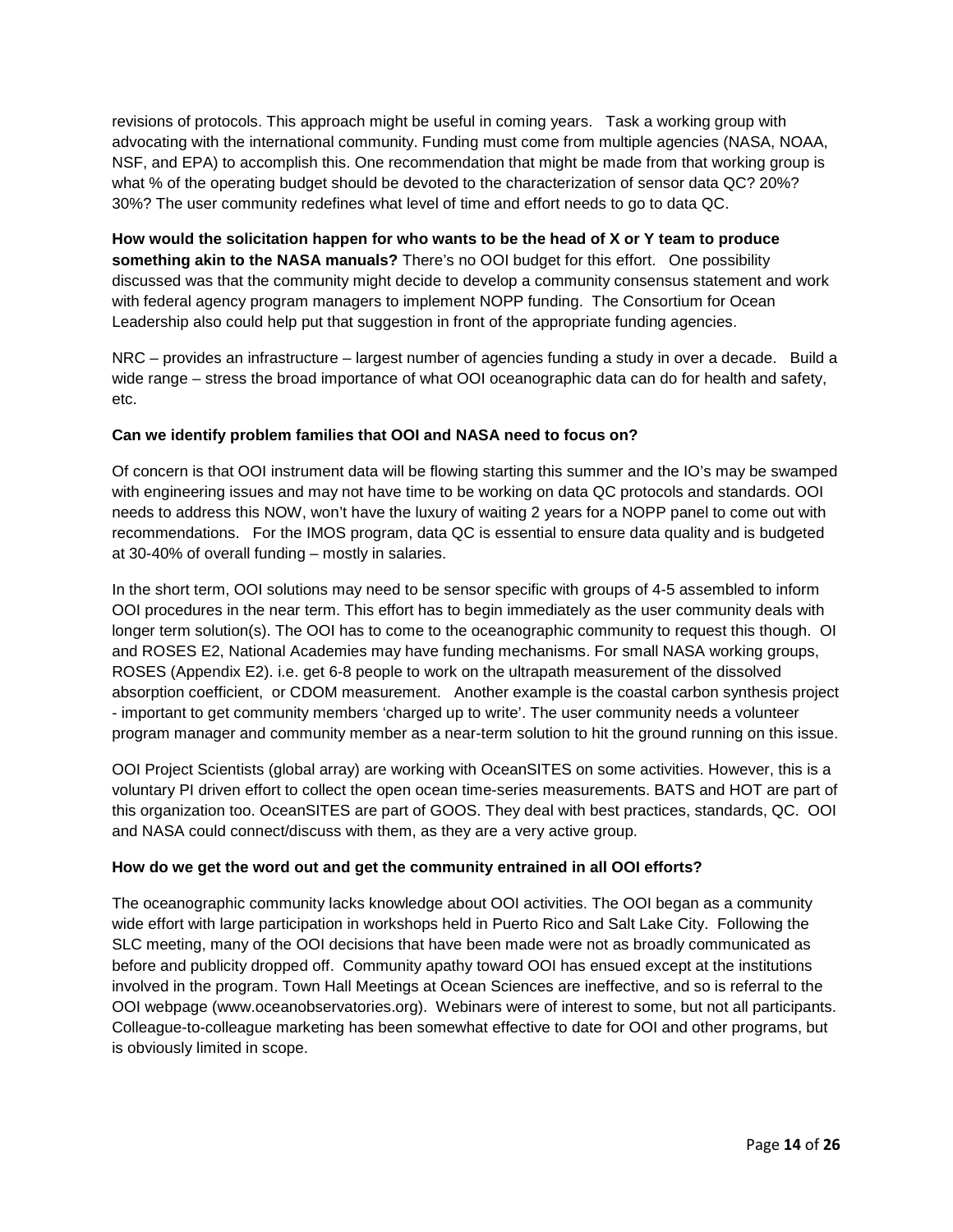#### **Workshop Breakout Group Summaries**

#### **Data QA/QC Instrument Drift** Working Group Leads Collin Roesler and Oscar Schofield

Automated ocean networks, such as the OOI, will deploy a diverse array of sensors at sea for extended periods of time with the goal to detect long-term trends in the ocean. This will require correcting the data for shifts related to factors that do not reflect actual changes in the environment. One such factor that will be present in the data sets collected by instruments deployed for long periods of time (months to year) is instruments drift. The drift in instrument baselines can be abrupt or can be a slow linear change. Drift can reflect a myriad of factors within the instrument. For example in bio-optical sensors containing internal light sources and filter wheels, the drift can be driven by changes associated with aging in either the light source and/or the filter system, as well as detectors. The drift is often slow and thus over short time scales can be difficult to recognize in the presence of natural variability. Indeed, it may only be upon redeployment of a new, well calibrated and characterized sensor that an offset related to drift is observed or when post-recovery calibrations are performed on the sensor that changes in the instrument baseline are observed. This working group focused on identifying the steps that are critical to detecting and will assist in correcting for instrument drift. Specific recommendations are provided below.

- 1) Often there are several sensors available that are commercially available that fit specifications for procurement. However, sensors made by different manufacturers are all subject to different amounts of drift and different sensors built by the same manufacturer have different amounts of drift. Information on manufacturer-specific drift characteristics should be given a large weight in the decision making process prior to procurement. Information is often best obtained by requiring input from SME. Doing so will decrease overall cost over the program and reduce risks to the program, as monitoring and correcting for the drift will increase the O&M needed to produce data that the science community will trust. **Given that purchase is a onetime cost while O&M are ongoing costs, choosing stable and well tested sensors yield long term cost savings and higher quality data products. This is the most important step in the effort to combat drift.**
- 2) Once procurement has proceeded, and the manufacturers have delivered instruments, it is recommended that all the sensors be tested together in batch in the laboratory. If possible, the batch should consist of sensor from both the first and second deployments so that intradeployment and inter-deployment comparisons can be conducted. The tests should monitor stability, and depending on the sensor should also be tested across a range of temperatures, light regimes and/or water calibrations. This data along with the instrument calibration information must be recorded and maintained with the instrument metadata records allowing users to access the information. Specific tests vary with sensor and advice from the broader community of how those bench top tests should be conducted would be extremely useful. For example, the baseline or dark readings many sensors exhibit sensitivity to temperature and these readings are those subject to drift. However, sensors moored at a fixed depth and those profiling through a thermocline necessarily require different modes for assessing sensitivity to temperature; the former in a series of thermally stable readings (i.e. at thermal equilibrium), the latter in a mode to quantify the time course of thermal response.
- 3) Once the sensors have been taken to sea, it is recommended the sensors be tested on the bench to assess if there has been drift in the baseline readings during shipping.
- 4) Once the sensors have been mounted on the platforms a final assessment of the baseline readings are taken to ensure that no changes occurred in the mounting of the sensors. Optical sensors are very sensitive to alignment and orientation and thus this final pre-deployment assessment should be conducted in the deployment configuration.
- 5) Once sensors are deployed in the ocean, a series of calibration and comparison tests are required. A ship-board CTD system outfitted with the same sensor suite as that mounted on the platform should be profiled as close as possible to the deployed platform. Multiple profiles must be conducted (at minimum 4 profiles should be conducted). These comparisons provide the time zero point for assessing drift in the baseline for the data correction.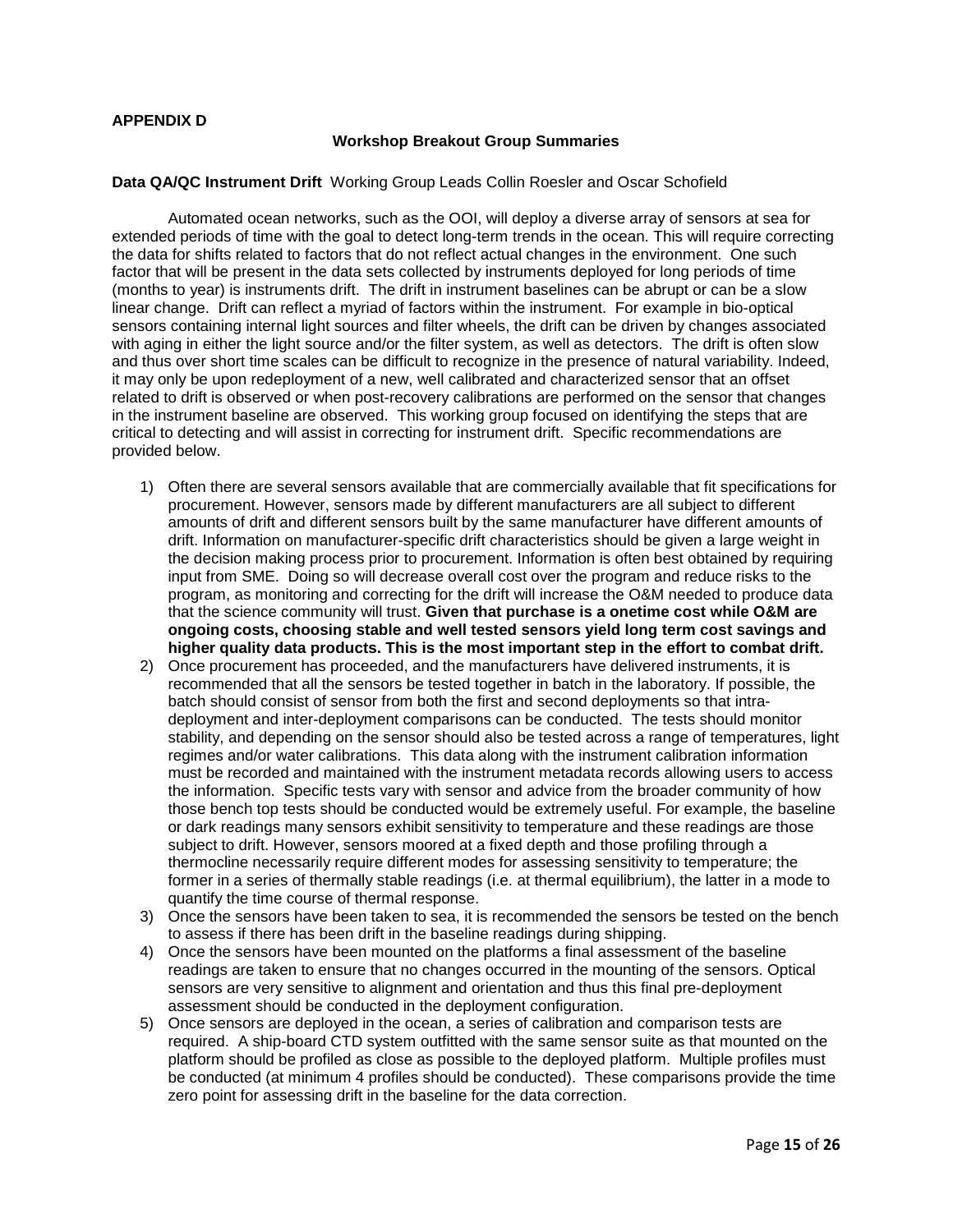- 6) During the deployment multiple comparisons of deployed assets should be conducted between the platforms. For example mobile assets should profile beside fixed and profiling sensors on mooring on a routine basis as much as possible given the prevailing science needs.
- 7) Prior to recovery, the ships should conduct once again a series of 4 ship CTD profiles with the suite of freshly calibrated and characterized sensors to compare to the sensors that have been deployed. **This step in conjunction with the next step is critical in order to quantify and separate instrument drift from biofouling.** Instrument drift is generally linear from deployment to recovery while biofouling exhibits a lag followed by an exponential or hyperbolic pattern. Thus separating them for delayed correction is vital data quality.
- 8) After the sensors are recovered and disassembled **but prior to** shipping back to the manufacturers, the bench top tests of the recovered and cleaned sensors should be conducted. **This is a critical step in being able to quantify and separate instrument drift from biofouling.**
- 9) The science community should work with sensor manufacturers to allow continuous recording of the instrument dark current, as this can be a useful means to monitor the instrument baseline. The difficulty in providing this information is likely to vary with the instrument class.
- 10) Real-time identification of drift may be achieved by inter-sensor comparisons, although real-time drift and biofouling signals may be confounded. Regardless, these comparisons could enable real-time flagging of suspicious observations. Often these comparisons are being developed by SMEs and therefore entraining the broader community will be necessary.
- 11) Some sensors have a high risk for drift; however they have the potential for high science reward. The OOI should consider reducing risk by considering a phased deployment of these sensors and perhaps deploying such systems on platforms that will be subjected to more frequent revisit schedules such as the pioneer and endurance arrays. Another strategy would be to mount several of the sensors on a platform and leave several hibernating and unexposed to seawater until the first sensor has experienced significant drift or bio-fouling.
- 12) *Ultimately, for ocean sciences, there needs to be a sustained commitment to metrology across agencies.* This is an inter-agency challenge and currently is not being addressed in any systematic manner.

**Utilizing external (field or remote) observations**: Kendra Daly, Emmanuel Boss, Bill Bergen, David Antoine, Bill Boicourt, Nathan Briggs, Wayne Slade

#### **(1) Using satellites as an external tool to test data consistency Examples:**

SST -Temp - Average satellite SST values over 8 days. Satellite images cover larger scale areas than in situ sensors would and can act as a gross check for consistency. Sea surface height and flow – integrate over water column Winds

Ocean color –Signals timing of the spring bloom, but magnitude may vary spatially.

Limitations of this approach: Satellites measurements only measure at specific times, e.g. ocean color remote sensing is only available when cloud cover is low, during daylight hours, and at the sea surface. When phytoplankton cells are exposed to high light, measurements may be biased if their fluorescence (used to estimate Chlorophyll) is quenched. Possible recommendation would be to use nighttime values of in-situ fluorescence.

Benefits of this approach: Puts single point (in situ observations) in context of larger region (satellite). If sensor values are highly variable, satellite data can show if the reason for this variability may be because the instrument is located in a front or an eddy, etc. Use satellite images as a check. Now being done for ARGO biogeochemical floats, grab associated NASA satellite image and post it next to the data allowing a comparison of sensor trends with satellite trends. OOI could provide this data stream as separate data product, so try to put comparable data products on the same page as this image appears to ensure optimal availability to the data user.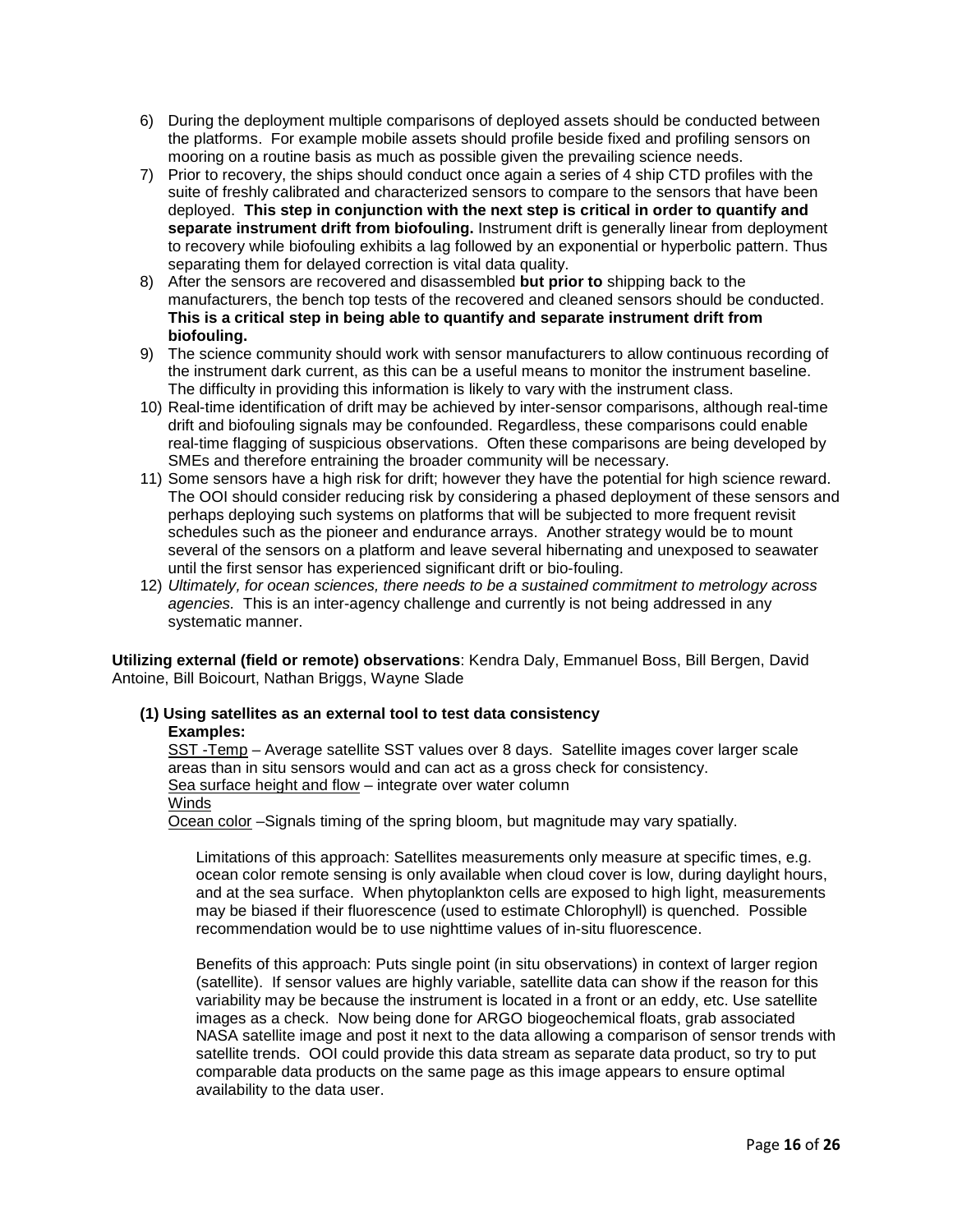#### NASA (GIOVANNI) is building tools to provide all their data streams for reference areas.

#### **(2) Other remote sensors:**

- o **Data from other process research cruises**
- o **Station P Canadian cruise results especially can be implemented by summer 2013**
- o **ARGO floats -** use this data when the floats are within the de-correlation scale of an OOI platform
- o **Instruments on other ships of opportunity**  ferry lines, fishing boats, etc. But use with cautions as the QC of instruments on these platforms may not be as high a quality as OOI or the user community would prefer.

NASA has great tools already, to provide all their data streams for each relevant site. But the user community needs confidence in the products OOI or NASA use for such comparisons too**.** 

#### **(3) Gliders can provide internal cross validation for mooring sensors.**

**(4) European OceanSites mooring in Irminger Sea is another sensor check opportunity.** NASA helped solve their QC problems by making data easily available to the user community. Getting people to look at data right away alerted NASA to problem areas and the people who helped perform the QC and inform NASA of those issues felt empowered.

**Programs need to automate the reprocessing of data in order to add new data products. In** the ESA ENVISAT mission (which carried the MERIS ocean color sensor), the reprocessing capabilities were inadequate at the start of the mission, so improvements in vicarious calibration and algorithms took a very long time before being incorporated in the MERIS processing. This situation led the community to be suspicious about the quality of these data, and it took a long time before they eventually come back to a better feeling (and start to use the data). OOI should avoid making the same mistake right at the beginning, because it may have adverse effects on the perception of the user community, which are subsequently difficult to counterbalance.

#### **(5) Use of Predictive models as a QC for OOI sensors.**

This is still a research question, but would provide a longer term use in QC for context. Would models that assimilate all Argo data be useful? Models could ID eddy motion and tracks. For some small amounts of funding could improve model development in OOI areas.

Compare in situ data with predictive models that incorporate satellite data – use of the coarser scale Navy models are best – could be a research subject for some variables (surface fields of temperature and surface currents, dynamics height, etc.), but are not good for interior measurements, and most models don't get the mixed layer depth correct.

Models can provide de-correlation scales to give a threshold value, and perhaps longer for physical properties. For chlorophyll values they would only be useful for shorter scales of variability, but again the satellite data can provide reference surface values, on kilometer scales, but do suffer from cloudiness. The Navy models are the best operational models currently.

OOI needs to put the best data available on the website. OOI may need to reprocess the original data to improve data quality and correct for biofouling. If someone in community identifies a data quality issue and a solution is available, OOI needs to reprocess the data, as done in ARGO. All other programs have mechanism for reprocessing. If OOI doesn't do this, it is not following community best practices.

#### **\*\*Recommendation: create NASA–type science (product) teams.**

The team members would offer community service by developing protocols for debugging problems that may arise, but also teams would consist of subject-matter experts (SME) that write proposals that include salary to develop the protocols for these corrections, or new algorithms to use on the raw data. Form teams of experts for families of sensors or each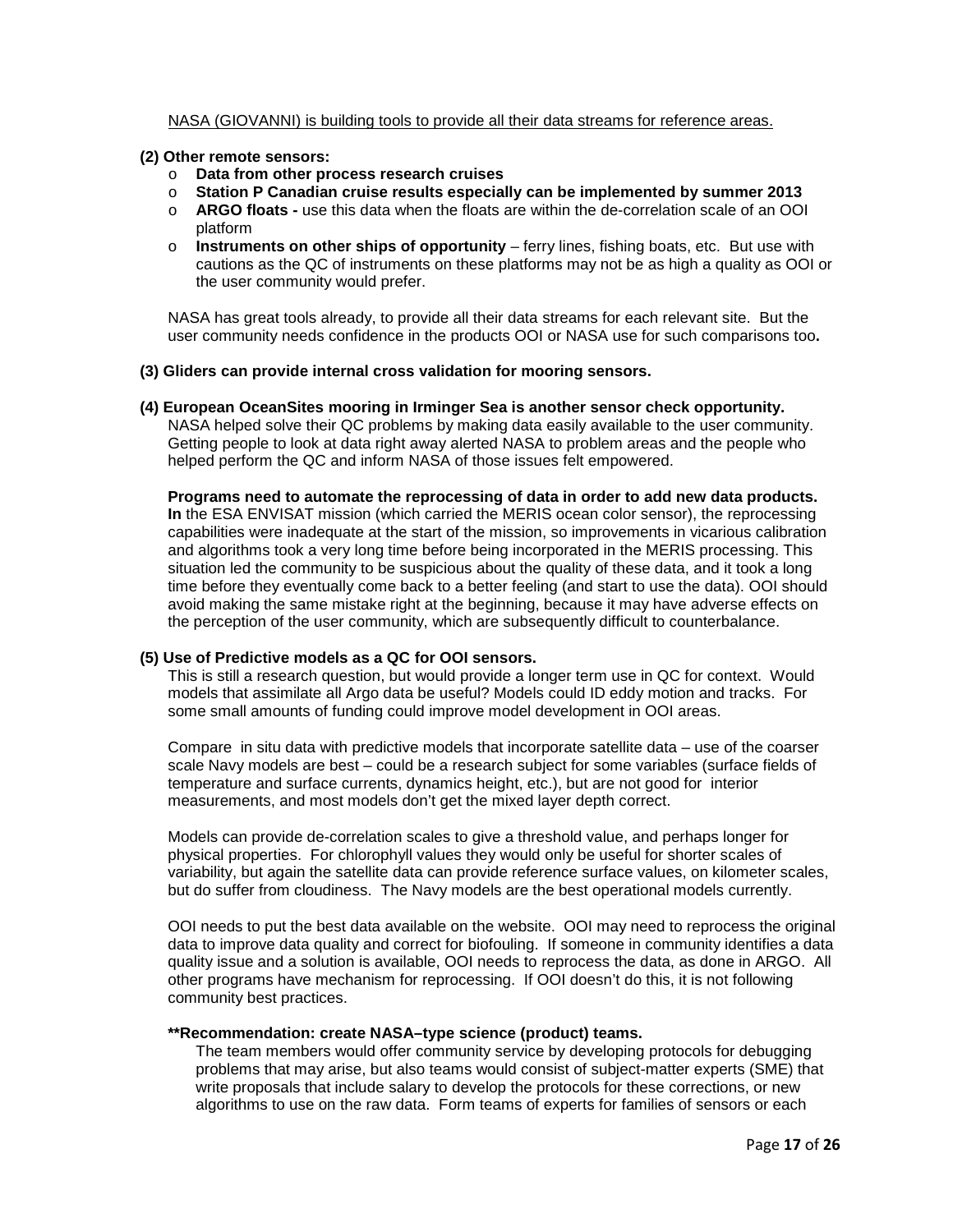sensor (bio-optics, biogeochemical, ADCPs, CTDs). For example, fluorometers need repeated dark field measurements of backscatter, but this is not called out in the user manual. Yet an SME will recognize this need and offer a solution. SME's would also make sure that sensors are calibrated, validated, installed and deployed properly, etc.). The team(s) would: define tasks, recommend certain studies that could be funded to provide guidance, would provide good information on intermediate and long term data QC, entrains expertise of community, builds the user base and achieves 'buy in' from the oceanographic community. Need to bring these teams into the OOI structure now (they are already part of NASA approach). OOI needs community buy-in, and trust of quality assurance of OOI data. How to get NSF buy-in to this approach? Investigators currently can write proposals related to OOI, such as for model development, but that pathway is part of peer review process. NSF and NASA need to provide a mechanism to fund investigators for short periods of time to provide specific data products.

Whether for OOI or NASA, the workshop participants feel funding is needed for this kind of team participation, or people won't commit much time to this assistance even though the community wants to get involved. If NASA were to consider implementing working groups they require a workshop report recommendation – and NASA wants to do so for broader international purposes and new missions.

**OOI's Program Advisory Committee thinks the oceanographic community needs to be brought in using other** mechanisms beyond traditional town meetings**. These science teams could serve several purposes, but we need to consider what can be implemented by summer 2013.**

**Sensor inter-calibration/verification:** Steve Ackleson, Andrew Barnard, Tim Lynch, Ivona Cetinic, Merrie Beth Neely

Must develop a highly detailed *Manual for Dummies* spelling out the specifics of every step and detailing why it is important to do them. Don't assume anything is understood – referring a technician to a published method is not enough. Even if this is 4 inches thick and regularly revised – it will be worth it. Must revise at least annually in the beginning, possibly will have longer shelf life as O&M matures but should never be shelved – continually evolving and updating is crucial. Explaining why it is important to follow all these steps and not cut corners can be emphasized to technicians by using an overall error equation example: Σerrors = Procedure A (up to 10% accuracy lost if not followed) + Procedure B (up to 50% precision lost if not followed) +Procedures C-F (up to 4 units annual drift lost if not followed). Track sensor serial numbers, not just instrument serial numbers – can change out a detector portion of the instrument (e.g.) but give you back the same instrument – this information varies by vendor and is not provided by every vendor – you may get an instrument back from service and not know this has been done – yet may explain weird results.

You must not sit back and wait for problems to be anecdotally identified, be proactive in identifying problems through a regular lab/procedures QC inspection process and utilize round-robin exercises for the evaluation of adherence to inter-laboratory procedures – have consequences and corrective actions for failing the test in order to fix problems. Invest in training of your staff, not just once but continually, and cross-train among laboratories to ensure consistent applications of procedures.

Calibration centers: have a centralized calibration center – for redundancy (natural disasters), in order to minimize errors, and maximize efficiencies have 2 centers (E coast W coast). Such facilities must have flowing seawater, temperature controlled environments, bench space, access to cultures and chemicals reagents/standards for the instruments used by the program and serviced there, appropriate safety devices and lab setup (fume hoods, DI system, etc.). Independent evaluation of the procedures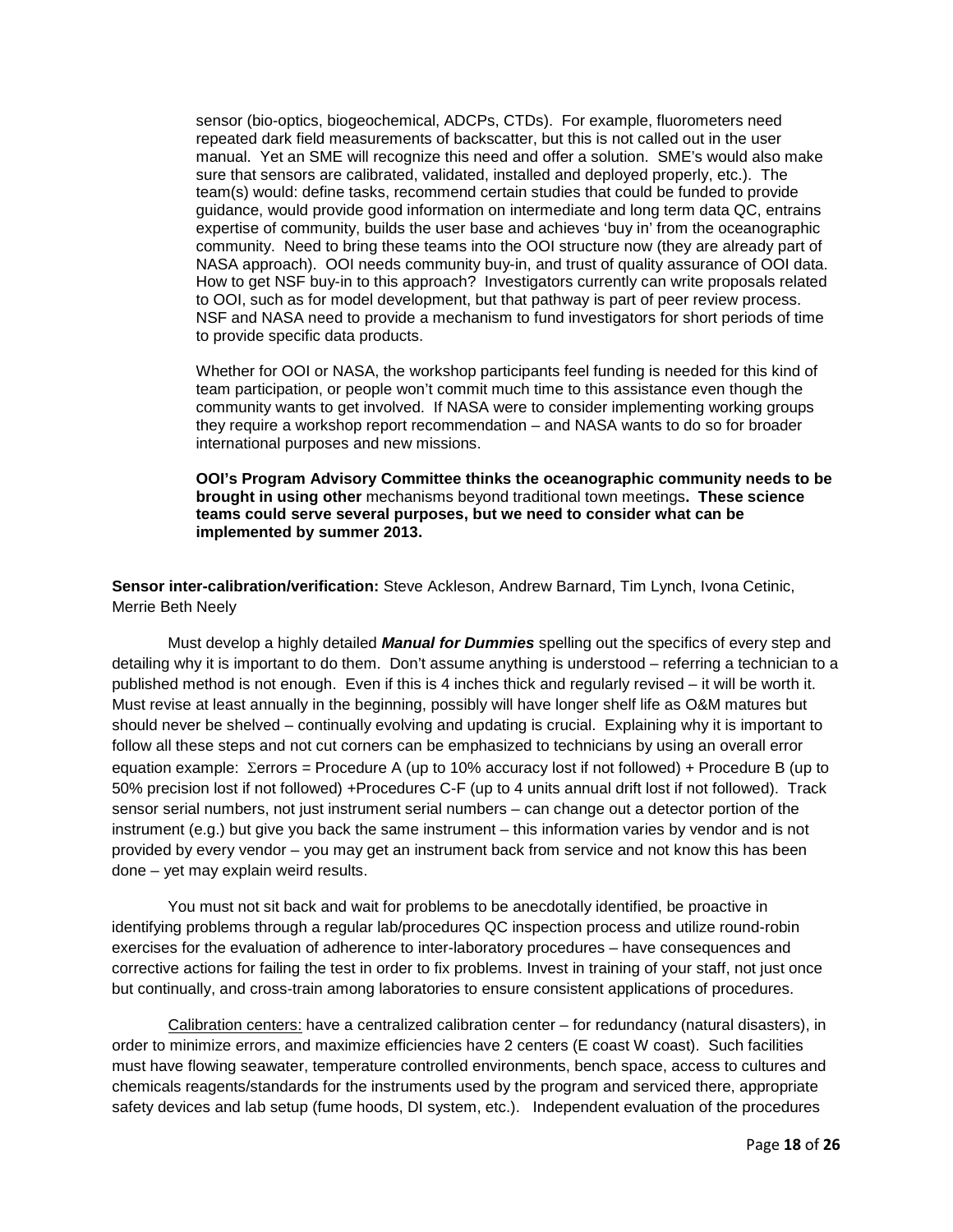and facilities (NIST/NELAC certification by a trade association or gov't accreditation program) – in absence of these could be an ad hoc panel of oceanography experts. Business case to utilize vendor warranties and take advantage of their service agreements vs. doing it all in-house (requires expertise, facilities, voids warranty, but may be preferable option for some locations or instruments).

Golden instruments: each calibration center (marine IO) should have an instrument highly calibrated for expected communities (opticals) or in situ conditions the program will encounter and 'treated well' and that never goes to sea (sits on a lab shelf) and is regularly recalibrated (every 6 months).

Optical instruments example: Multipoint 'secondary calibration' against a fluorescein dilution series (accuracy and precision of instrument) followed by characterization of the instrument with expected field communities from culture. Try to get the vendor to use the programs preferred calibration method at the factory testing and service stage – even if it differs from their method – this enables the program to actually validate the vendor calibration (primary calibration) otherwise the best practice would be to verify operations, do reference standards and blank tests and then 'characterize' the instrument with a suitable culture that approximates the field conditions – not validating calibration, just optimizing your results.

**Lab to field protocols:** multi-sensor (fleet) testing is important to do on all sensors and spares slated for the next deployment. Do simple checks of operability of the instrument at regular intervals (when unpacked from service, prior to deployment and assembly of mooring on land, immediately predeployment on ship, immediately post deployment in water, immediately post-recovery on ship, when unpacked from cruise prior to shelving or sending off for annual service). This SOP can be developed by an instrument (or data product) SME, and with rigorous oversight, carried out by well trained technicians (again cross training among facilities is important here). This leads to a pass/fail that instrument is 'working' (pass move to next phase in prep for deployment, fail send to vendor for repairs). Next phase is doing serial blank and reagent standard testing on all instruments and spares that are slated for the next deployment cruise with same pass/fail outcome. Then do serial tests on all instruments against gold standard instruments to characterize – can verify accuracy and precision of the calibration and adjust slopes here (scale factors in opticals). Ready to go to the field!

**Field protocols:** Have formal lab assembly and field pre-deployment checklists prepared. 2 people must sign off on each checklist items as completed, one person only holds the clipboard doesn't put it down and do something then pick it back up again, etc. Also can use flags (attach flagging tape at predeployment assembly stage, remove each flag on ship – count that all flags are there prior to deployment.

Turn instrument on, ensure operating normally, ensure communications are working, and evaluate a few 'samples' on deck or at the surface on the hydrowire to ensure data output looks reasonable. May need to spend some time purging the system of bubbles or cycling through some reagent, or equilibrating at depth before data is acceptable (housing floods may be immediate, when lowered to depth or otherwise fail at depth but work on the surface – better to recovery and replace now than find this out when back at the dock – spend the money to stay on station a bit more time to save money and preserve data long term). If failures at any point program can utilize spares on board that were also put through same lab to field procedures outlined above. Suggest a minimum number of spares to carry on all cruises (can be based upon a percentage of those instruments you are deployments but never less than 1 of everything) – default is to take as many spares as possible (or practical) on cruise. Perform similar pass/fail test for instrument working, etc. as above – if pass can deploy the buoy string.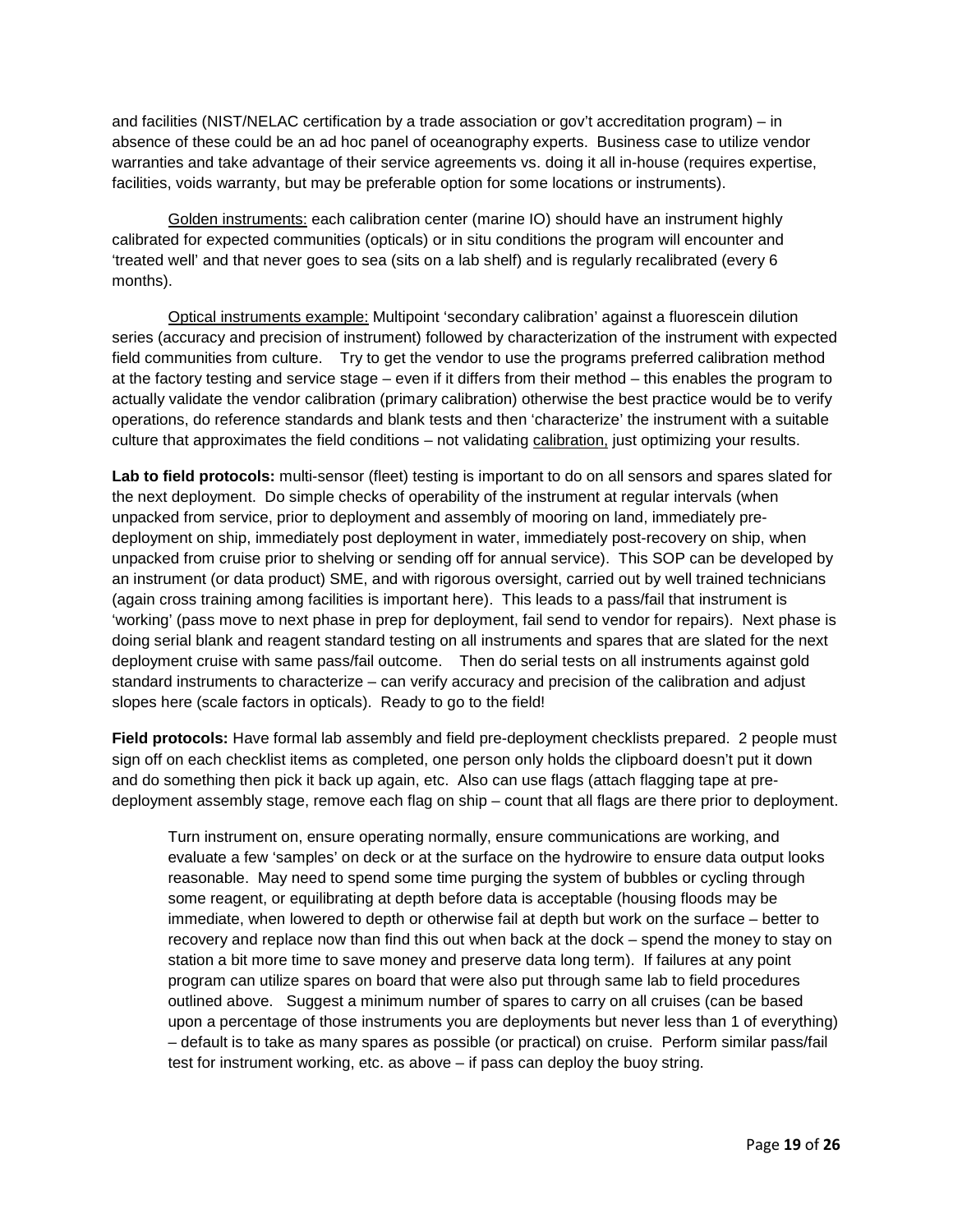Deployment testing: Do at least 1 profile up and down adjacent to mooring using all 'reference' instruments deployed on a rosette – use spares for this purpose (field golden instrument?). This should be viewed as the gold standard, but may use alternative protocols if field conditions or deployment depth location dictate varying from this (gliders swing by, do cast some distance away instead of adjacent to mooring, etc.). Alternative or in addition to this: can have both new and old moorings in the water (co-located) for several hours on station taking overlapping time series to aid characterization. This may do much for biofouling corrections as disturbance during recovery will introduce substantial bias if this testing occurs only after recovery – not as good as if done before. Alternative; take pre- and post-diver-cleaning readings then recovery them – also minimizes disturbance. In fact corrections for biofouling may be characterized in the metadata as 'we followed gold standard protocol', we followed silver standard, we followed bronze standard, etc.

ACTION ITEM: add details to clarify what is meant by primary calibration definition in the OOI data QC document (see calibration standards section above).

**System-level data QC approaches:** Matthias Lankhorst, Jeremy Werdell, Marlon Lewis, Julie Thomas, Paul Robbins, and Daniel Smith

Interpretation of three tiers of data QAQC success (from plenary discussion):

OOI is currently developing semi-automated QA/QC methods in place to identify and flag questionable data. This includes a series of ~19 binary (pass/fail) tests to be applied autonomously to their incoming data streams. The exact number of tests applied to each stream is specific to the data product. Our understanding was that all data are to be retained, but failure of any test will result in a data point being flagged as "bad". This breakout group reviewed the technical application of these data QA/QC tests and made recommendations for future enhancements.

We identified three events for application data QA/QC metrics:

- (1) fabrication/calibration/delivery/acceptance/installation of instrument: very engineering-centric, acceptance testing of equipment and proper equipment handling during preparations following documented procedures.
- (2) Deployment of instrument and beginning of time-series ("real-time"). Uses automated data processing stream.
- (3) Historical re-evaluation of time-series ("delayed-mode"). Post-processing of data, heavy involvement of subject-matter expertise in judging data quality and possibly making adjustments. Key step to achieve "climate-quality" data stream.

We assumed that each individual data record will report:

- Station metadata (date/time/latitude/longitude/depth/etc.)
- the geophysical uncertainty for the geophysical variable
- the individual binary pass/fail for each test applied
- the overall binary good/bad flag assigned to the geophysical variable

Recommendations from our technical evaluation of current OOI methods:

• adopt community-vetted instrument acceptance tests that are standardized in collaboration with instrument manufacturer; ensure commonality throughout OOI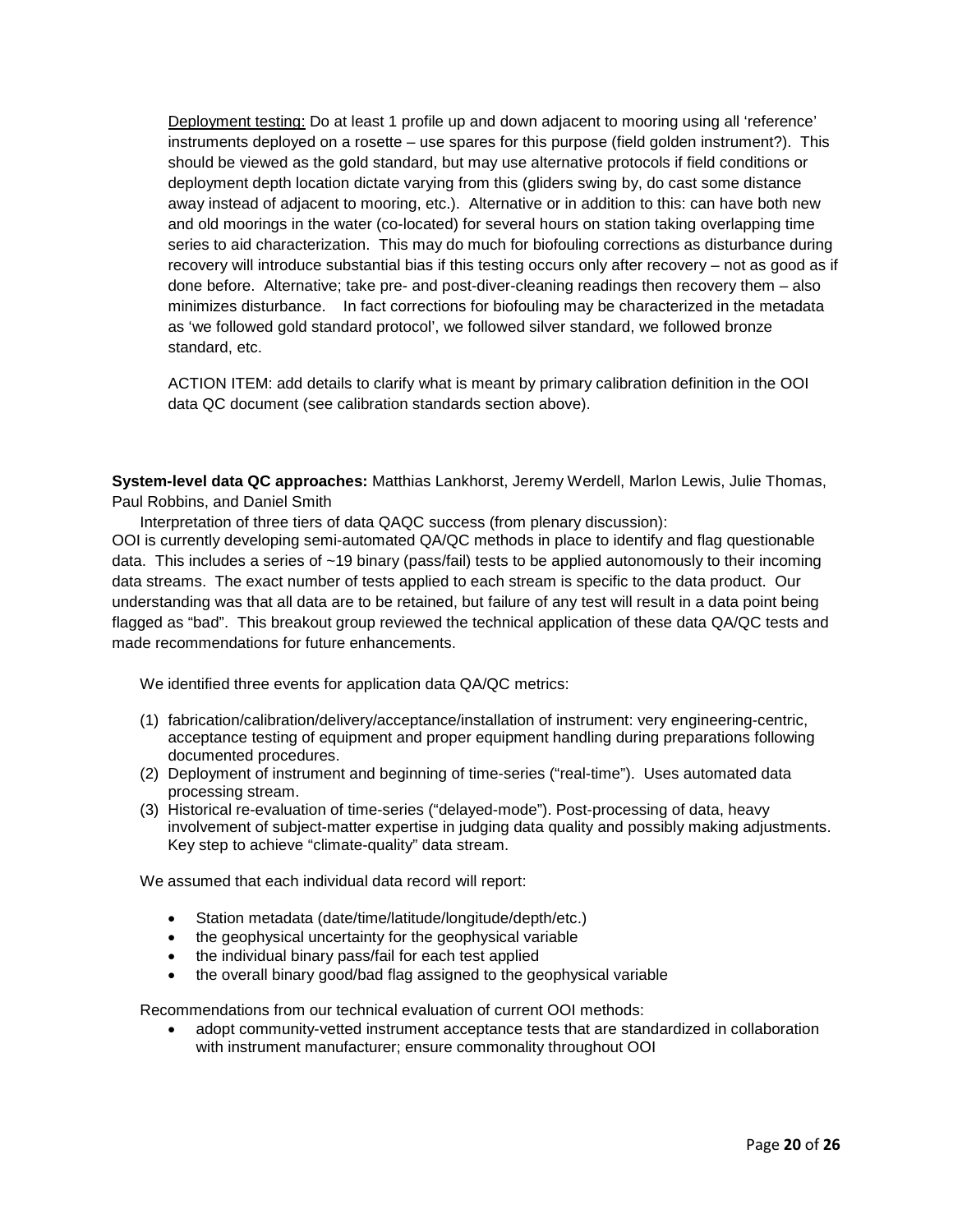- ensure coordination of (cross training of / consistency between) delayed mode operators for flag and data QA/QC assignment; organize periodic gatherings of human operators who make these subjective decisions (along with experts on the measurements);
- limit the subjectivity of each test to the best extent possible (preference for quantified tests);
- develop automated data QA/QC tests (e.g. thresholds/ranges) internally within OOI (taking advantage of established quality control efforts all in place). Further vet qc checks with community/industry experts;
- quantify spatial and temporal correlation/covariance between appropriate variables for use as semi-automated data QA/QC tool (this is well described in sensor network literature);
- consider the review of multiple, variable temporal scales (daily-weekly-monthly-annual, etc.) of delayed mode data; there should be value in the automated comparison of these multiple scales;
- develop the capacity for reprocessing; evaluate the implications of data QA/QC metric changes with time (e.g., to avoid introduction of step functions in long-term time-series); evaluate de-coupling from climatologies used in data QA/QC; and,
- Build standing science teams to assess quality of data for addressing 6 OOI science themes; enable community involvement and develop feedback loops.

Methods exist that utilize data from multiple sensors to assess quality of data from one sensor (Lynch's IMOS presentation showed an example and Lankhorst's OOI presentation showed a proposal to that effect). This is based on "sensor network" theory, and published material is readily available. These methods have the potential to narrow the detection limits of automated tests, and to reduce the level of effort needed for human inspection of data. Argo's 'delayed-mode procedure' is, in effect, an example of this.

**At-sea and instrument inter-calibration: Six step inter-comparison for sensors on moorings and gliders.** Mary Jane Perry, Oscar Schofield, Marlon Lewis, Steve Ackleson, Nathan Briggs

**At factory:** Replicate calibration of 15%- 20% of each sensor type, done at different times, and by different technicians at the factory.

**At institution:** a) bench test for inter-comparison baseline, stability, dark currents. b) In situ predeployment batch inter-comparison of each sensor type in local waters (cf. David Antoine and Eric D'Asaro); frame include the 'golden' sensor. Each operator has a gold sensor / reference sensor. If sensor varies (by how much? within spec), return to vendor for repairs. c) For some sensors, like beam c, recalibrate in water (or in dry air) because alignment can be compromised during transit. **At deployment:**

Deep-sea mooring, at deployment: For some sensors, like beam c, recalibrate in water (or in dry air). Launch gliders, deep CTD cast, aggregate gliders for simultaneous CTD-glider profiles (target five sets with gliders as close as possible (< 1 km) before departing station), deploy central mooring, CTD-glider calibration, shallow CTD near central mooring with appropriate sensors and water samples, and flanking moorings.

Shallow water – CTD profiles by mooring, CTD – glider profiles at deployment, at retrieval, and opportunistically. Autonomous cross calibration of glider/glider and glider/CTD sensors.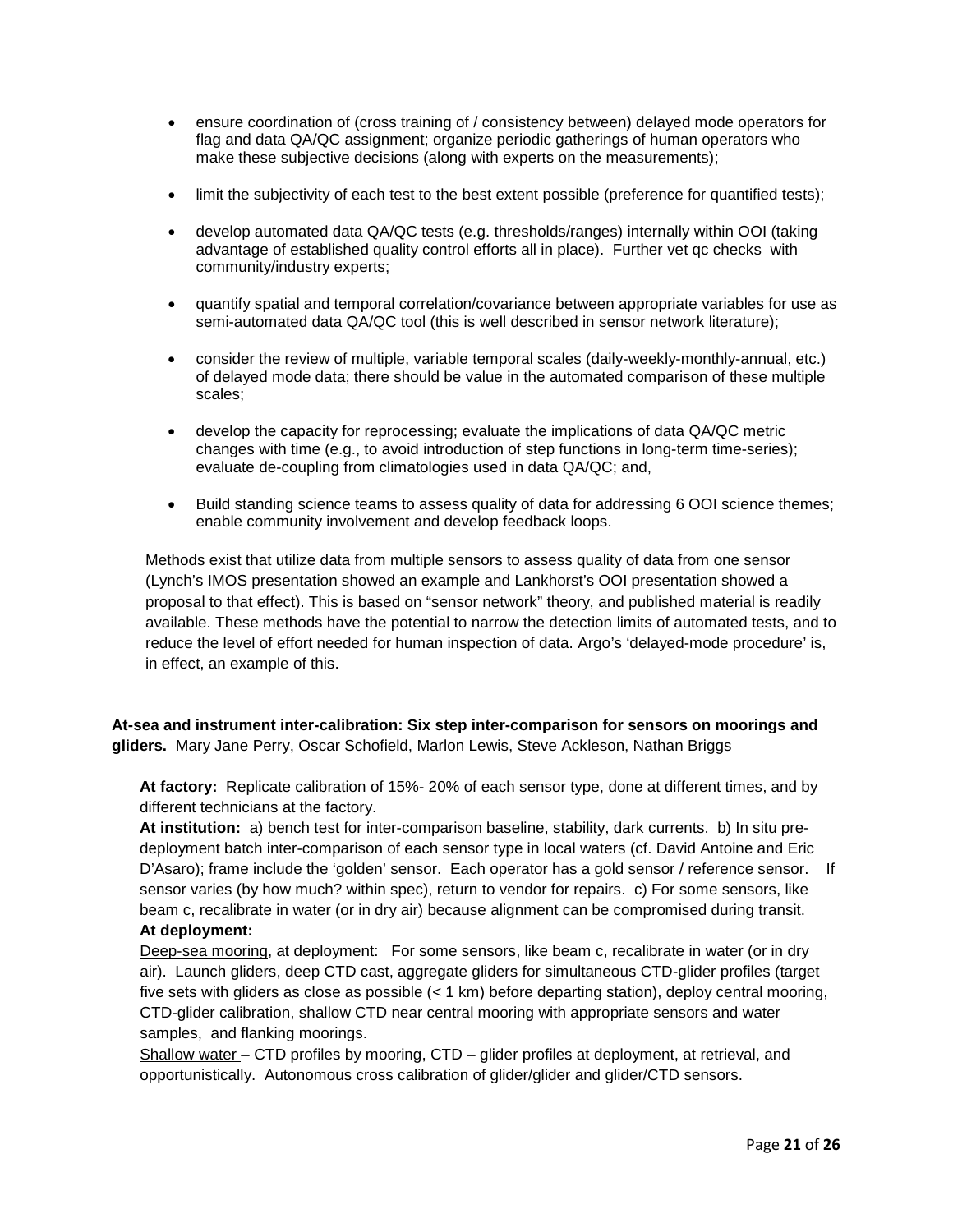**Autonomously:** Data for cross calibration collected from co-located glider-to-glider profiles and from transits near moorings by gliders.

### **At recovery:**

Deploy new gliders, do aggregated glider profiles with new and old gliders.

Multiple CTDs and water samples near moorings.

**Final inter-calibration:** Return sensors to factory for pre-cleaning calibration and post-cleaning calibration.

**Biofouling:** Kendra Daly, Collin Roesler, Grace Chang, David Antoine, Bill Boicourt, Heidi Sosik, Ken Johnson, Wayne Slade

#### **(1) Preventative strategies,**

- TBT (tri-butyl-tin)
- Copper
- Put electrical tape on everything first then copper tape for easy removal
- PVC tape also good –cheaper, more durable, wider
- Tubed or pumped system, buy lengths of plumber cooper tubing (Manov et al. 2004 JAOT) JMSTAC.
- for long deployments, technicians must be careful to not create anoxic zones, anaerobic bacteria may feed on the copper. Specifically, be careful when wrapping copper tape around areas of the sensor that may create anoxic zones, for example at the top of a WETLabs ECO sensor, there are socket cap screw holes – be sure these are ultra clean and sealed. Also, ensure the outside of the instrument housing is very clean before wrapping. Do not breed organisms under your antibiofouling measures!
- Use wipers on optical faceplates, especially wipers that don't get hard and scratch the windows. If power goes off for extended time, the user may not elect to turn the instruments back on, because in these cases the wiper could scratch the window and destroy instrument. Also, copper faceplates with wipers are essential if power is off for an extended time – copper faceplates ensure that large organisms do not grow on the faceplate that may prohibit the movement of the wipers, e.g. barnacles.
- Satlantic's ISUS and other sensors and some instrument manufacturers have shifted away from using copper, 'too much copper will kill it'. For other pumped sensor systems, like conductivity, the WETLabs ac-s, etc., the operator can use copper-nickel or plumbing tubing for the inflow and outflow lines – it works better because it is stronger, and deployment evidence has shown its use doubled the biofouling mitigation period (need to service moorings to remove biofouling half as often)
- Silver tubing works in freshwater deployments, but in saltwater it exchanges with the chloride quickly, doesn't work
- Application of UV light can kill biofilms, but you need to use deep UV wavelengths. This method is power hungry. The use of UV lamps could be a good solution for cable systems, but further research on the effectiveness of this method would be necessary prior to implementation – perhaps a funded research project?
- Silicone grease applied to the ADCP transducer face works well. It is also recommended to wrap the ADCP body with PVC tape or **copper-nickel tape that is commercially available.**
- There are some new CTD/water quality sondes that have sleeves in which you can deploy your instrument. The sensors then slip easily out of the sleeve upon recovery for "instant" cleaning.
- To protect the structure on which the instrument is deployed it is recommended to tape the cages or frames, because if organisms colonize the frame, they move to the sensors more rapidly. U Md wraps frames with plastic foodwrap, and paint frames with boat antifouling paint or E-paint (ecominder paint). But be careful of the paint's composition, because some components can cause corrosion or interactions among instruments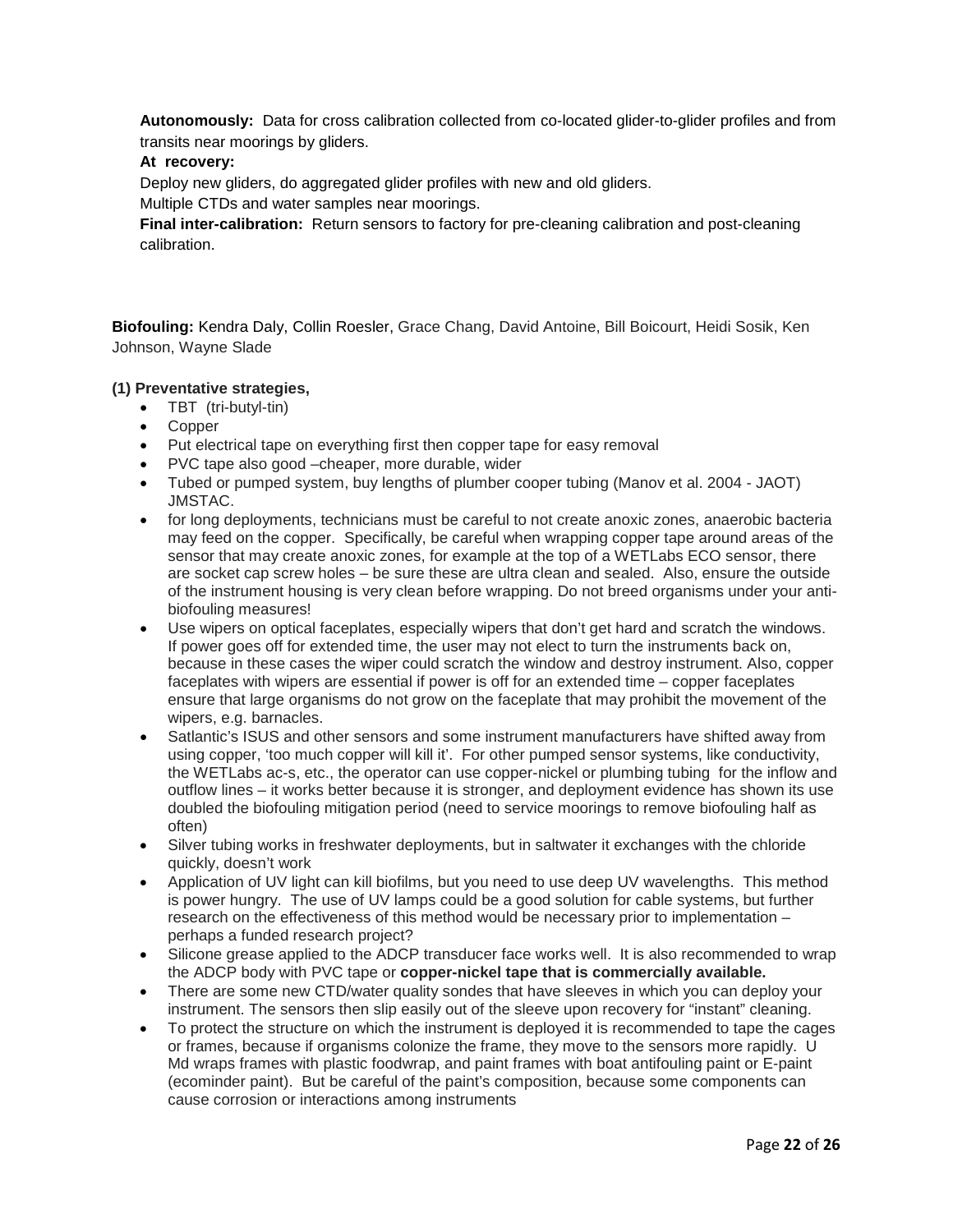- Use cross-correlation checks with other sensors on gliders, etc.
- For long-term deployment an operator could put multiple sensors out at the same deployment depth and location (example WETLabs ac-s) that come 'on line' at different periods with some overlap (encased in an anti-fouling capsule and remotely triggered to open and turn on).
- Could minimize biofouling by using a chlorine generator on cabled system with high power, as used on Sea Keeper flow through systems. This uses a small battery – this is an area where more research is needed to learn what, if any, interference may occur with some sensors?

#### **(2) Real-time strategies while sensors under water**

- For near surface fixed sensors such as the WETLabs ac-s (fouls within a few weeks to month), so an operator must either replace sensors frequently or send divers out on boats to manually wipe off the optical windows with lens paper and to exchange tubing in situ. For the OOI, this could be reasonably accomplished on the same trips as when gliders are being recovered and deployed
- Could take an in situ reference check by using a solid chlorophyll standard to get single point reading on WETLabs ac-s.

#### **(3) Post-processing to recover data**

- Need fly-by in situ measurements to assess biofouling. Need data from non-biofouled instruments to compare to biofouled instrument data. Before every recovery conduct 4 CTD profiles but collect representative water samples only once. Then recover the mooring. Clean and recalibrate the instruments in air (dark counts), and repeat the same procedures in water to assess instrument drift component of the error. Then subtract the instrument drift from the overall error and attribute the remainder to biofouling (ship board-in water test)
- Level 0
- Flagged data
- Professional in the loop assessment is necessary prior to correcting data
- Develop education tools to allow students to go on interactive website and create biofouling corrections- may not yield correctable data but would be a good exercise for educators to use online data
- Digital fishers Neptune Canada ROV and camera images, utilize citizen scientists to analyze large amount of video data

**Centralized vs. distributed approaches– human in the loop efforts applied to delayed-mode data:** Merrie Beth Neely Tim Lynch, Jeremy Werdell, Bill Bergen, Ivona Cetinic.

Determining the approach to use starts with trusting the field protocols are adequate and properly followed by field personnel. One instrument (or data product) SME should control this within the program (can be vetted with several SMEs inside or outside the OOI but responsibility lies with one SME in both approaches. The SME must know the instrument, the data product (and expected results for all OOI regions), and the operational theory (pros and cons, sources of errors, bias, or confounding factors) well in order to be given this duty. If rigorous oversight procedures are followed, the SME can be decoupled from the technicians operating the reliable, high data volume instruments (distributed approach). But this approach will not work for complicated, unreliable, beta-testing or prototype units (low serial number), or unique-low user demand instruments (centralized approach). The SME may need to interact regularly with: a platform expert to discuss platform issues such as shading, aliasing, or cross-talk concerns; a regional expert looking at broader picture (multiple sensors) to evaluate results of a detected event or section of flagged data to determine if it is good or bad; the technicians doing their field work unless they have the luxury of going on all cruises to conduct the field work themselves.

Internal data 'workshops' should be held regularly to inform the OOI-wide data procedures as well as to evaluate regional phenomena (refine lookup tables for local regimes, early-warning system for blooms, *El Nino*, etc.) - How often? At least quarterly, and as needed otherwise.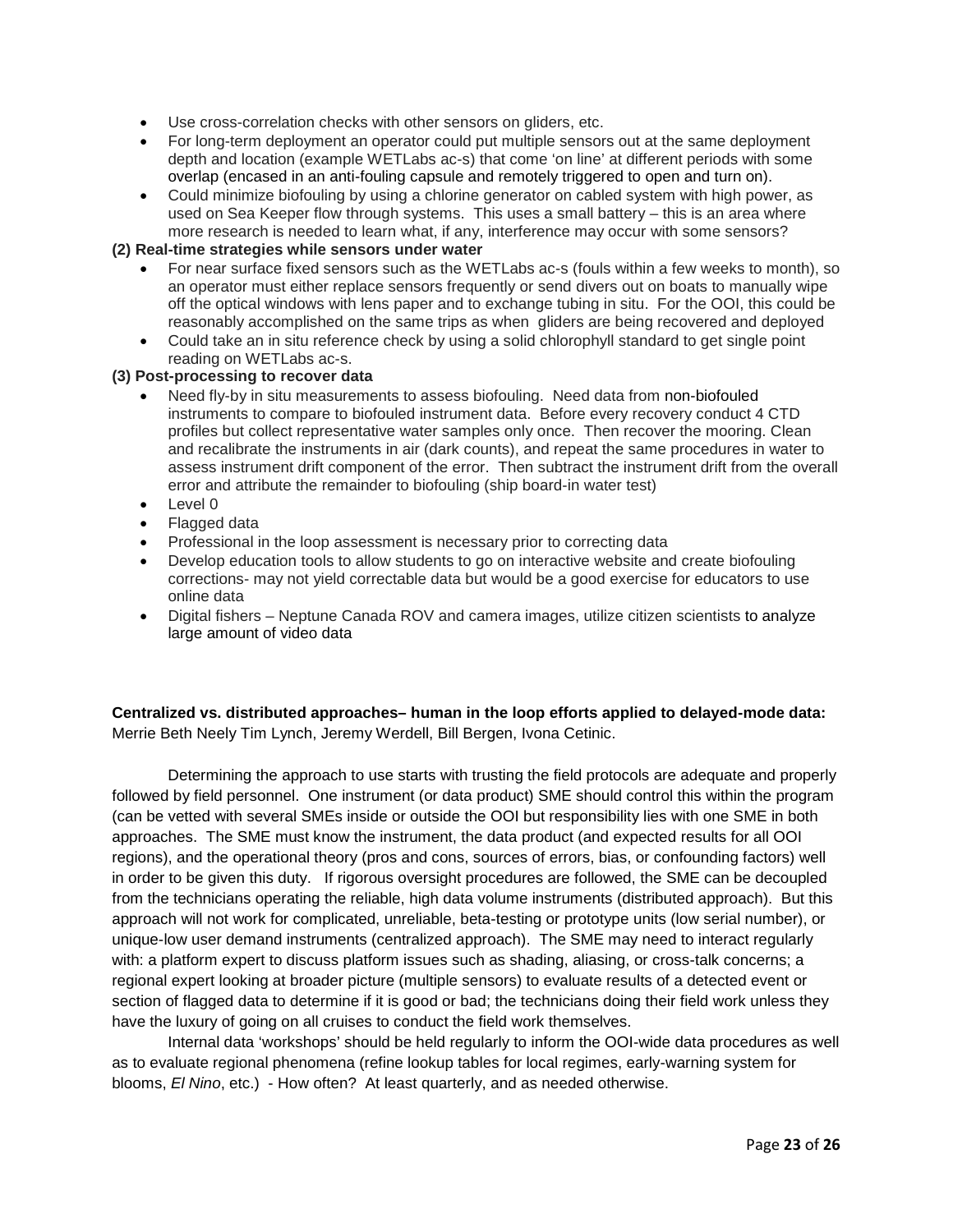When using the distributed approach, in order to avoid bottlenecking, designate a person as being responsible, and they must have consequences for not doing this job in a timely fashion, and structure it so this person is not a gatekeeper to ensure that **not** doing this job doesn't prevent updated data from getting to CyberInfrastructure (CI) if an Implementing Organization (IO) is doing the updates and just waiting on the SME approval – maybe the data just isn't released – but need a mechanism to tell when updates aren't happening.

As described above and shown in Figure 1 below, we recommend two models:

- Model 1 (ex. CTD): reliable and widely used instruments that produce a high volume of data either because there are a lot of them or because they are on a lot. May be in high demand by users. 1 SME is responsible for instrument or data product data QC oversight, but they can rely upon trained technicians at Marine IOs to evaluate and implement the HITL aspects of field verification protocol data for these instruments and to execute repeatable data corrections (can be automated – mean shift, linear extrapolation over time of deployment, etc.).
- Model 2 (ex. Direct CO<sub>2</sub> Covariance Flux [OOI's FDCHP/FDCLP instruments]): unique, low serial number, low user demand, fussy or complicated instruments that require a lot of HITL effort to ensure high quality data. The community may be more skeptical about this data – assuming the necessary HITL data QC/QA will not be done or what is don't won't be useful – may require longer time or more outreach efforts to get community buy-in to trust and use the data. Such instrumentation may be subject to extra scrutiny after some period of initial deployment that if the cost to benefit ratio of the instrument is too high it may be deprecated. This length of this period of time should take into consideration parallel efforts to inform the community skeptics and garner community buy in to use the data. Alternatively, the OOI may continue to operate the instrument but disclaim the data shall always remain raw or provisional as it is cost prohibitive to apply the necessary HITL required to meet community standards. A user may choose to invest their own time into applying QA/QC, post the updated data set and associated metadata, and share it freely through OOI website. OOI should not invest time and money into these instruments at the expense of doing all you can do with the Model I instruments.



**Figure 1. Human-in-the-loop (HITL) data QC effort models.**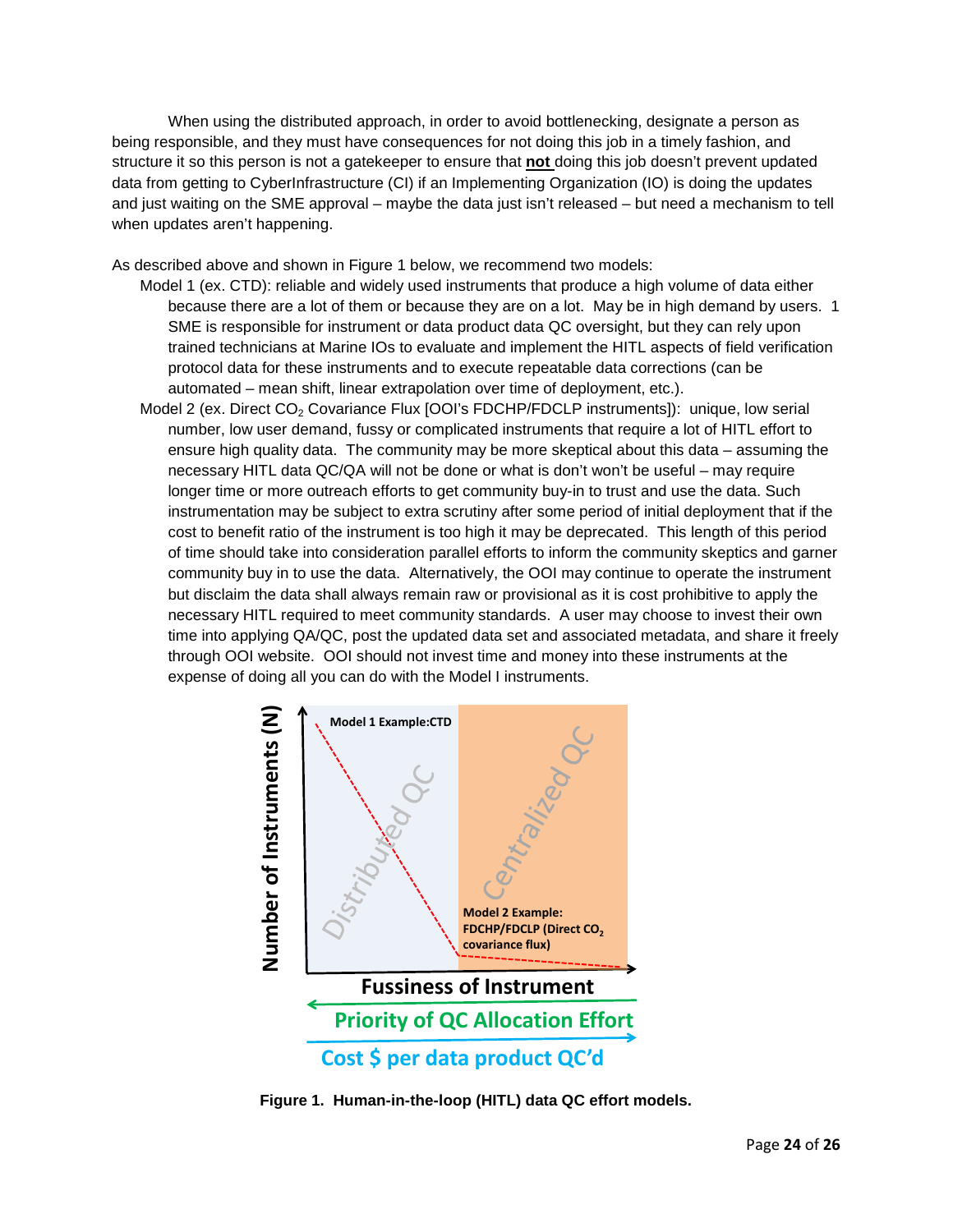### **Levels of QC and associated effort required:** Group Leads Matthias Lankhorst, Emmanuel Boss

The OOI is not yet clear about the level of human involvement that is needed for data QC or that can be provided given the budget and scope.

Long term accuracy requirements impose need for high human involvement, deriving e.g. from the science topic "climate".

Australian IMOS: 30% of labor cost goes into QC development.

Argo US: Have 5-6 people working operationally, ca. 3 full-time equivalent, including developing tools. Only evaluating conductivity and pressure data. The technicians need to look at the data many times. Reprocessing occurs sometimes, due to finding issues with sensors. Generally they wait for an erroneous signal to show up in the climatology data and then back-correct. Changes in sensors always cause Argo to reprocess data. Initial number of FTE performing data QC significantly higher. Development of initial data QC system took (very approximately) five years, was an international effort.

MOVE (M. Lankhorst): 3 moorings in tropical Atlantic with ca. 40CTDs. Climate-quality accuracy needed. Moorings are recovered and replaced annually initially, but now they do it bi-annually. It takes about 1.5months to get data posted in 'delayed mode' (this is corrected, QCed data). They also do reprocess the data with adjusted coefficients.

IOOS wave buoys: Datawell wave sensor, 55 instruments in a mature and mostly automated system. Have ca. 4 fulltime programmers perform data management, incl. QC and archiving. One part-time person (0.5 FTE) evaluates data exceptions. Project is about 30 years old, initially a significantly higher portion of labor needed for data QC. Instruments return full spectrum of motions, i.e. plenty of parameters available to feed into automated algorithms. Still, will always need a human for data evaluation and would never be fully automated. They do utilize an automated messaging system for critical problems. They've had a handful of cases when they reprocess the data; sometimes they just reformat the data. Huge level of 'people effort' was necessary to build and implement a list of automated QC procedures.

SeaBASS: Data reprocessing occurs regularly in PI data.

Matthias Lankhorst presented one estimate of data management/QC needs for OOI: for global array – 40 instrument types, 250 total instruments. Only highlighted part is actually QC:

- Start data flow (data management) 0.5 FTE (15 mooring, 12 gliders)
- Figure out & apply adjustment (Delayed mode) 1.7FTE
- Visual QC and flagging (delayed mode) 0.7FTE (tools are programmed by CI)
- Visual quick check (Real time) 0.8FTE
- Resolve trouble cases –2.2 FTE
- Documentation 1.0FTE
- Interface w/ CI -- 0.5FTE
- Science oversight -- 0.5FTE
- User office  $-1.0$ FTE

Sum is 9FTE for only the Global Array Portion.

Assuming steady state and using the calculation factors above, for the entire OOI with approximately 750 physical/biological/chemical instruments, perhaps 25FTEs would be needed (15-20FTE to